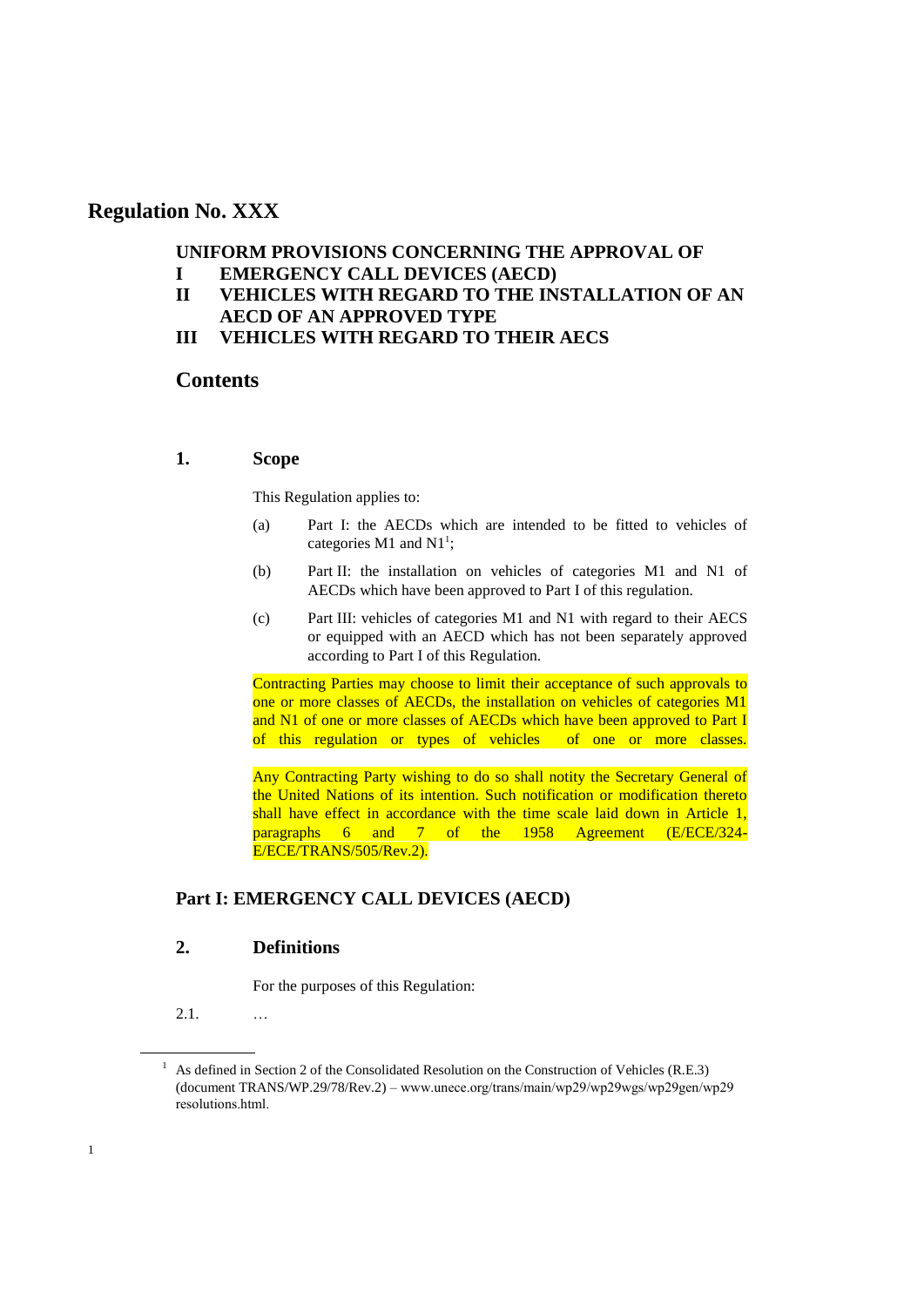2.2. …

| 2.3. | For the purpose of this regulation, |
|------|-------------------------------------|

- 2.3.1. "*Type of AECD of Class I"* means devices that do not differ in such essential respects as:
- (a) Their manufacturer's trade name or mark;
- (b) their construction:
- (c) the dimensions, structure and materials of their attachments and supports
- (d) their capabilities in communication on the mobile telephone communication networks GSM-900, GSM-1800, UMTS-900 and UMTS-2100
- 2.3.2. "*Type of AECD of Class II*" means devices that do not differ in such essential respects as:
- (a) Their manufacturer's trade name or mark;
- (b) their construction;
- (c) the dimensions, structure and materials of their attachments and supports
- (d) their capabilities in communication on the mobile telephone communication networks GSM 900, GSM 1800, UMTS 2100 and UMTS 1700/2100
- 2.3.3. "*Type of AECD of Class III*" means devices that do not differ in such essential respects as:
- (a) Their manufacturer's trade name or mark;
- (b) their construction;
- (c) the dimensions, structure and materials of their attachments and supports;
- (d) their capabilities in communication on the mobile telephone communication networks GSM 850, GSM 1900, UMTS 850, UMTS 1700/2100, UMTS 1900
- 2.4. "MSD (Minimum Set of Data)" means the Minimum Set of Data forming the data component of an eCall

Etc.

## **3. Application for approval of an AECD**

- 3.1 The application for approval of a type of AECD shall be submitted by the holder of the trade name or mark or by his duly accredited representative.
- 3.2 A model of the information document is given in Annex 1.
- 3.3 For each type of AECD, the application shall be accompanied by samples of complete sets of AECDs in sufficient quantities for the tests prescribed by this regulation. Additional specimens may be called for at the request of the laboratory.

## **4. Markings of an AECD**

- 4.1. The samples of AECD submitted for approval shall bear the trade name or mark of the manufacturer. This marking shall figure at least on the unit or units containing the navigation system receiver and communications module. It shall be clearly legible and be indelible.
- 4.2. The unit or units containing the navigation system receiver and communications module shall possess a space large enough to accommodate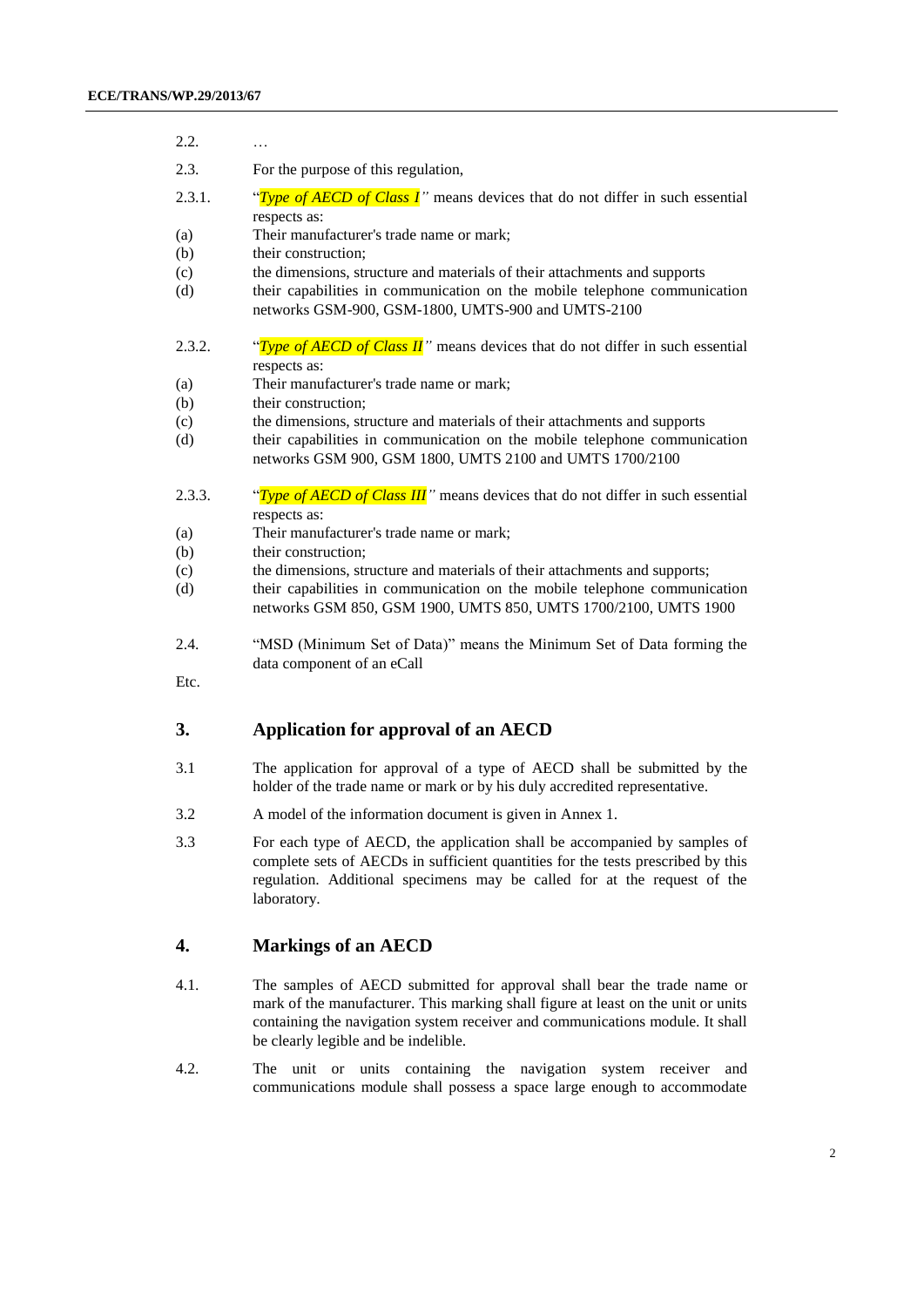the approval mark. This space shall be shown on the drawings referred to in Annex 1.

## **5. Approval**

- 5.1 If the samples submitted for approval meet the requirements of paragraph 6 of this Regulation, approval of the pertinent type of AECD shall be granted.
- 5.2 An approval number shall be assigned to each type approved. The first two digits (at present 00) shall indicate the series of amendments incorporating the most recent major technical amendments made to the Regulation at the time of issue of the approval. The same Contracting Party shall not assign the same number to another type of AECD.
- 5.3 Notice of approval or of refusal, or of extension or withdrawal of approval, or of production definitively discontinued of a type of AECD pursuant to this Regulation shall be communicated to the Parties to the Agreement which apply this Regulation by means of a form conforming to the model in annex 3 to this Regulation.
- 5.4 There shall be affixed, conspicuously and in the space referred to in paragraph 4.2 above, to every AECD conforming to a type approved under this Regulation, in addition to the mark prescribed in paragraph 4.1., an international approval mark conforming to the model given in annex 5, consisting of:
- 5.4.1 A circle surrounding the letter "E" followed by the distinguishing number of the country which has granted approval; $<sup>2</sup>$ </sup>
- 5.4.2 The number of this Regulation, followed by the letter "R", a dash and the approval number to the right of the circle prescribed in paragraph 5.4.1.
- 5.4.3. In the case of AECD type approved as  $Class I$ , the additional roman figure "I" shall be placed immediately to the right of the letter 'R' mentioned in paragraph 5.4.2.

In the case of AECD type approved as  $Class II$ , the additional roman figure "II" shall be placed immediately to the right of the letter 'R' mentioned in paragraph 5.4.2.

In the case of AECD type approved as  $Class III$ , the additional roman figure "III" shall be placed immediately to the right of the letter 'R' mentioned in paragraph 5.4.2.

5.5 The approval mark shall be clearly legible and be indelible.

## **6. General requirements**

- 6.1. …
- 6.2. …

<sup>&</sup>lt;sup>2</sup> The distinguishing numbers of the Contracting Parties to the 1958 Agreement are reproduced in annex 3 to the Consolidated Resolution on the Construction of Vehicles (R.E.3), document ECE/TRANS/WP.29/78/Rev.2/Amend.3 [–www.uneсe.оrg/trаns/mаin/wp29/wp29wgs/wp29gen/](http://www.unece.org/trans/main/wp29/wp29wgs/wp29gen/wp29resolutions.html)  [wp29resоlutiоns.html.](http://www.unece.org/trans/main/wp29/wp29wgs/wp29gen/wp29resolutions.html)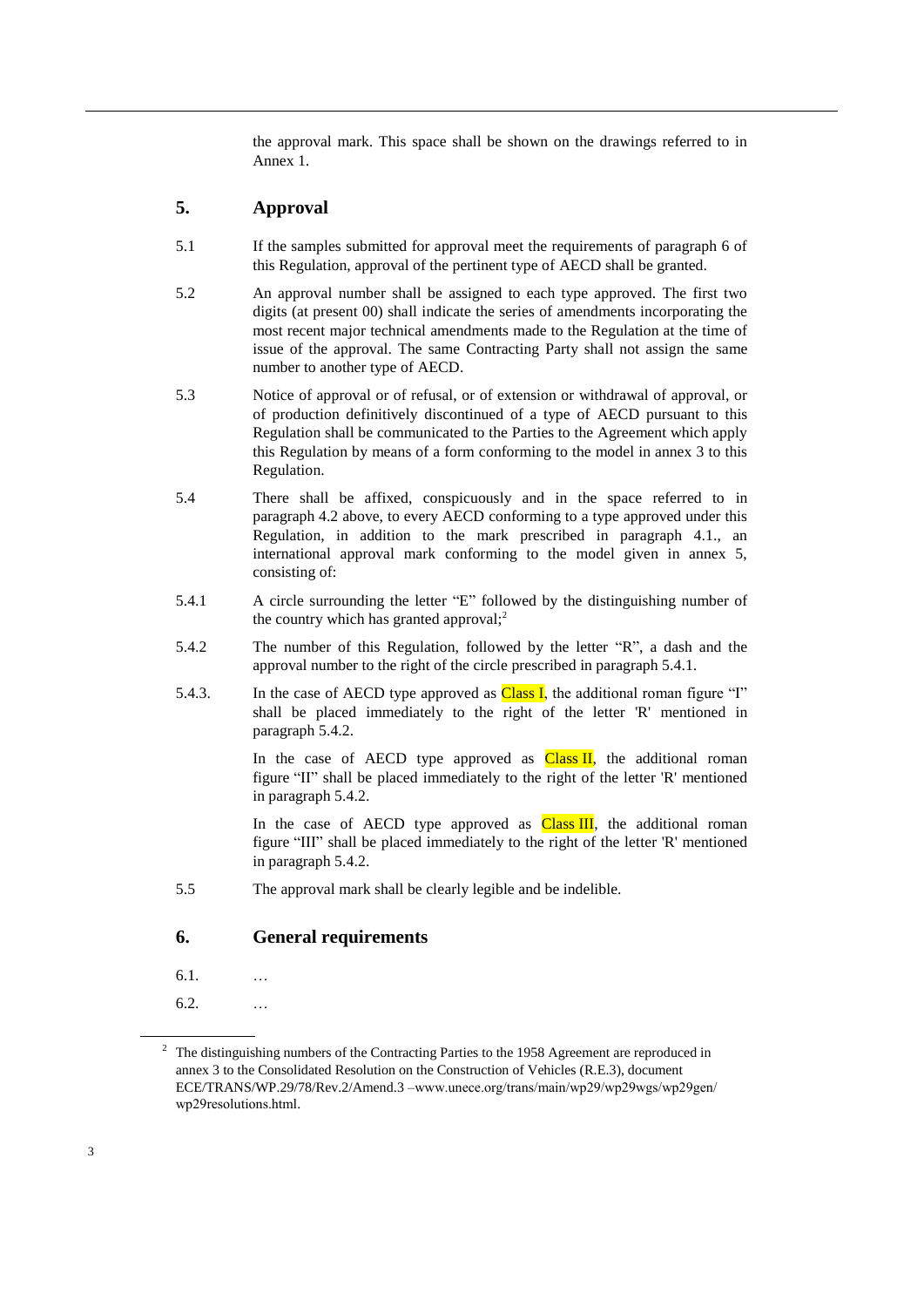- 6.3. …
- 6.4. …
- 6.5. The AECD shall provide navigation solution with accuracy of 15 m at confidence factor 0,95. This requirement shall be deemed to be met if the AECD satisfies the performance requirements of paragraph 7.3.
- 6.6. Communication with mobile telephone networks
- 6.6.1. The AECD submitted for approval to  $Class I$  shall be capable of communication on at least the mobile telephone communication networks GSM-900, GSM-1800, UMTS-900 and UMTS-2100. This shall be demonstrated by compliance with the requirements of 3GPP TS 51.010-1, ETSI TS 126 267, ETSI TS 126 268, ETSI TS 126 269, ETSI TS 124 008, 3GPP TS 34.121-1, 3GPP TS 34.122
- 6.6.2. The AECD submitted for approval to Class II shall be capable of communication on at least the mobile telephone communication GSM 900, GSM 1800, UMTS 2100 and UMTS 1700/2100. This shall be demonstrated by compliance with the requirements of XXX
- 6.6.3. The AECD submitted for approval to  $Class III$  shall be capable of communication on at least the mobile telephone communication GSM 850, GSM 1900, UMTS 850, UMTS 1700/2100 and UMTS 1900. This shall be demonstrated by compliance with the requirements of XXX
- 6.6.4. …
- 6.7. When triggered, the AECD shall initiate an emergency call supplemented with a minimum set of emergency related data (MSD).
- 6.7.1. AECD of Class I shall:
- 6.7.1.1. be able of in-band data transmission in accordance with ETSI TS 126 267 V11.0.0.;
- 6.7.1.2. comply with the provisions of …
- 6.7.1.3. …
- 6.7.2. **AECD of Class II** shall be able of data transmission in accordance with  $[TBD$ packet net]
- 6.7.3. Failure provisions
- 6. 7.3.1. …
- 6.8. The AECD shall provide full duplex hands-free voice connection with the PSAP or TPS. This shall be demonstrated by:
- 6.8.1. AECD of Class I: compliance with the provisions of paragraph XXXVOICE
- 6.8.2. AECD of Class II:  $[TBD Circuit switch net]$
- 6.9. After the emergency call is completed, the AECD shall
- 6.9.1. …
- 6.10. Test mode.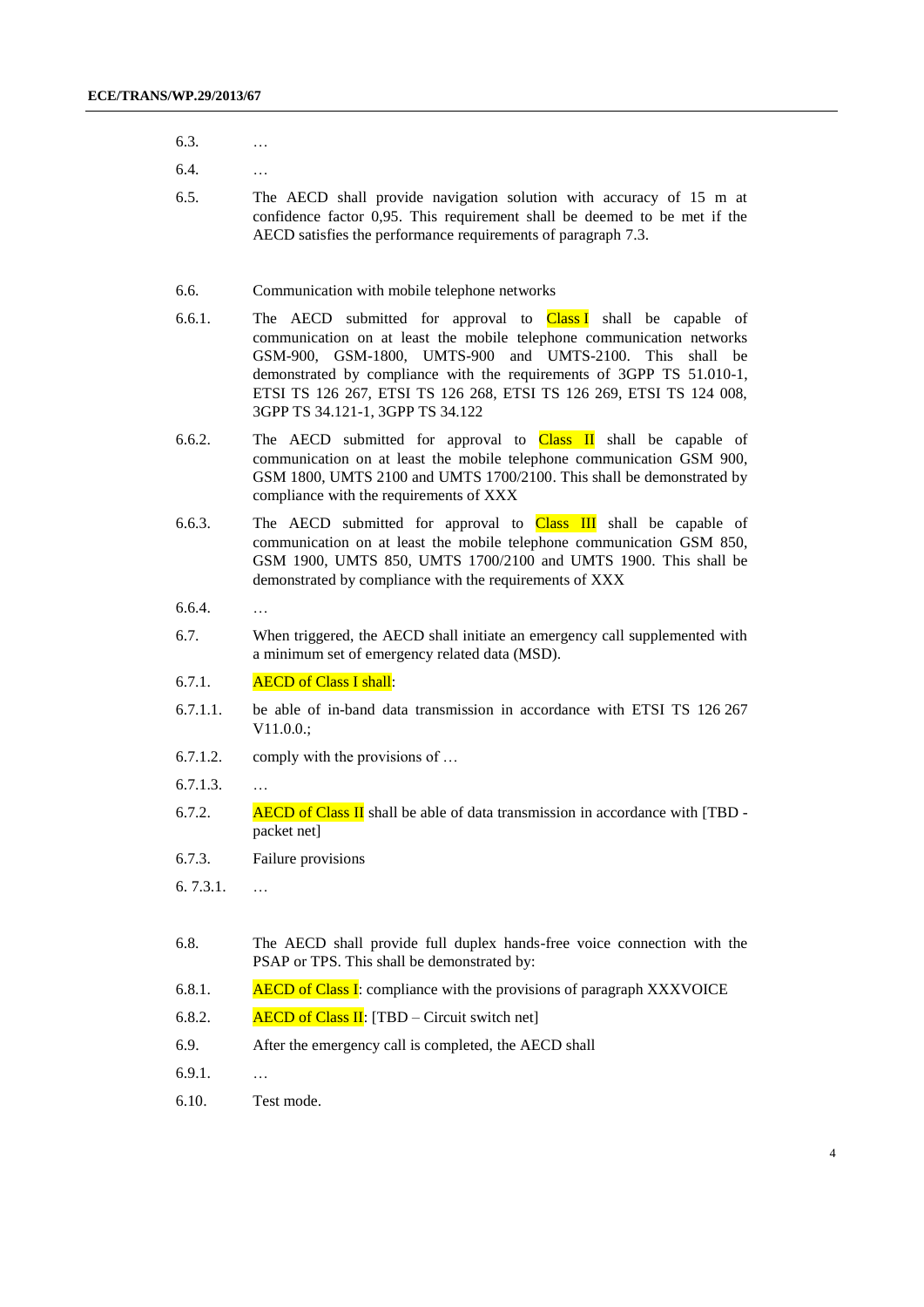When equipped with a test mode, the AECD shall:

6.10.1. … 6.11. …

## **7. Performance requirements**

- 7.1. …
- 7.2. …

Etc.

## **8. Modification and extension of approval of the type of AECD**

- 8.1. Every modification to an existing AECD type, shall be notified to the Type Approval Authority which approved the AECD type. The Type Approval Authority shall then either:
	- (a) decide, in consultation with the manufacturer, that a new typeapproval is to be granted; or
	- (b) apply the procedure contained in paragraph 8.1.1. (Revision) and, if applicable, the procedure contained in paragraph 8.1.2. (Extension).

## 8.1.1. Revision

When particulars recorded in the information documents of Annex 1 have changed and the Type Approval Authority considers that the modifications made are unlikely to have appreciable adverse effect, and that in any case the AECD still meets the requirements, the modification shall be designated a "revision".

In such a case, the Type Approval Authority shall issue the revised pages of the information documents of Annex 1 as necessary, marking each revised page to show clearly the nature of the modification and the date of re-issue. A consolidated, updated version of the information documents of Annex 1, accompanied by a detailed description of the modification, shall be deemed to meet this requirement.

### 8.1.2. Extension

The modification shall be designated an "extension" if, in addition to the change of the particulars recorded in the information folder,

- (a) further inspections or tests are required; or
- (b) any information on the communication document (with the exception of its attachments) has changed; or
- (c) approval to a later series of amendments is requested after its entry into force.
- 8.2. Notice of confirmation, extension, or refusal of approval shall be communicated by the procedure specified in paragraph 5.3. above, to the Contracting Parties to the Agreement which apply this Regulation. In addition, the index to the information documents and to the test reports, attached to the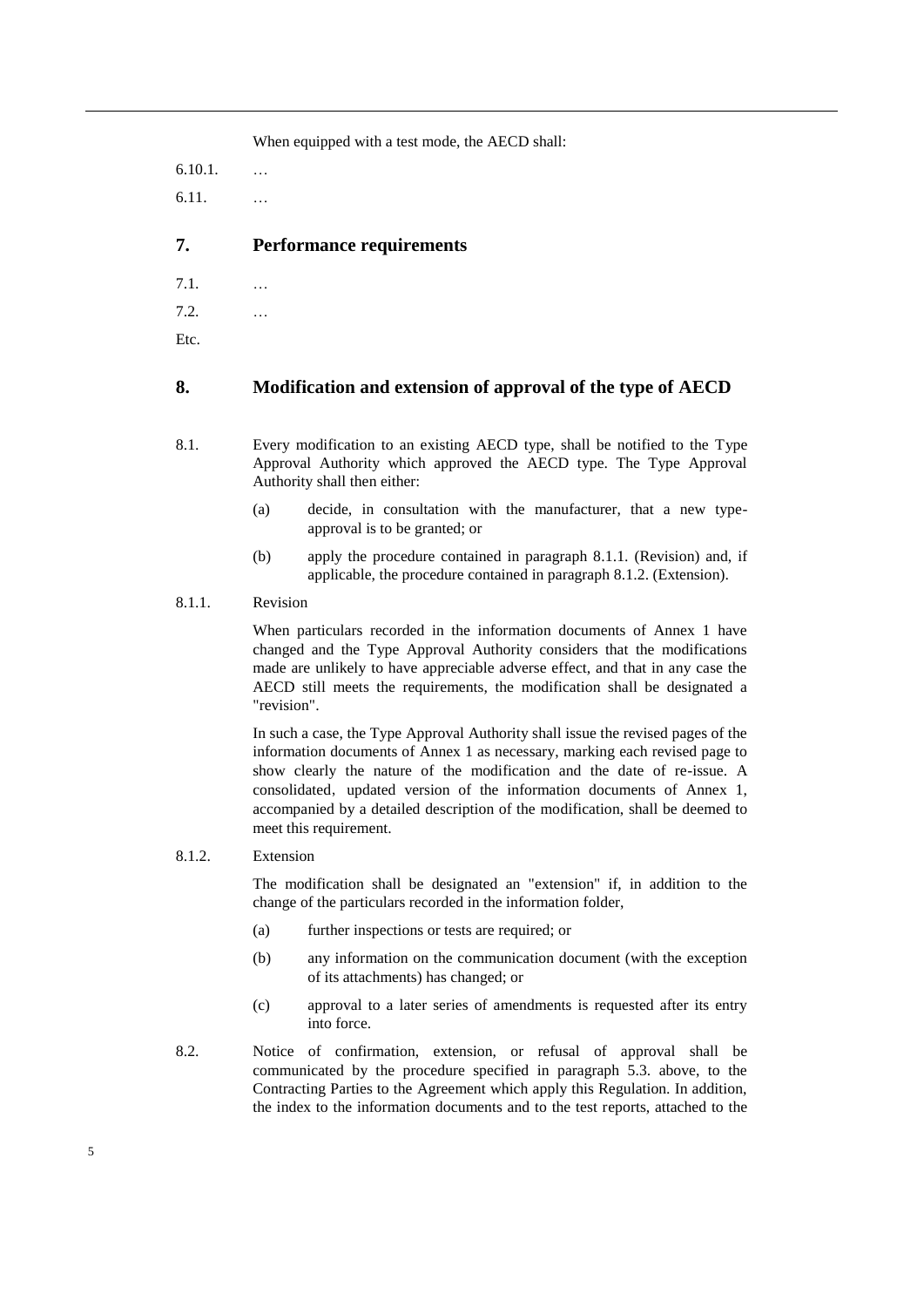communication document of Annex 1, shall be amended accordingly to show the date of the most recent revision or extension.

8.3. The Competent Authority issuing the extension of approval shall assign a series number to each communication form drawn up for such an extension.

## **9. Conformity of production**

- 9.1 The conformity of production procedure shall comply with the requirements set out in the Agreement, Appendix 2 (E/ECE/324 E/ECE/TRANS/505/Rev.2).
- 9.2 Every AECD approved under this Regulation shall be so manufactured as to conform to the type approved by meeting the requirements set out in paragraph 6 above.

#### **10. Penalties for non-conformity of production**

- 10.1 The approval granted in respect of a type of AECD pursuant to this Regulation may be withdrawn if the requirement laid down in paragraph 9.1 above is not complied with or if the type of AECD does not satisfy the requirements prescribed in paragraph 9.2 above.
- 10.2 If a Party to the Agreement applying this Regulation withdraws an approval it has previously granted, it shall forthwith so notify the other Contracting Parties applying this Regulation by means of a copy of the communication form bearing at the end, in large letters, the signed and dated annotation "APPROVAL WITHDRAWN".

#### **11. Production definitively discontinued**

If the holder of the approval completely ceases to manufacture a type of AECD approved in accordance with this Regulation, he shall so inform the authority which granted the approval. Upon receiving the relevant communication, that authority shall inform thereof the other Parties to the Agreement which apply this Regulation by means of a copy of the approval form bearing at the end, in large letters, the signed and dated annotation "PRODUCTION DISCONTINUED".

## **12. Names and addresses of technical services responsible for conducting approval tests, and of administrative departments**

The Parties to the Agreement which apply this Regulation shall communicate to the United Nations Secretariat the names and addresses of the technical services responsible for conducting approval tests and of the administrative departments which grant approval and to which forms certifying approval or refusal or extension or withdrawal of approval, issued in other countries, are to be sent.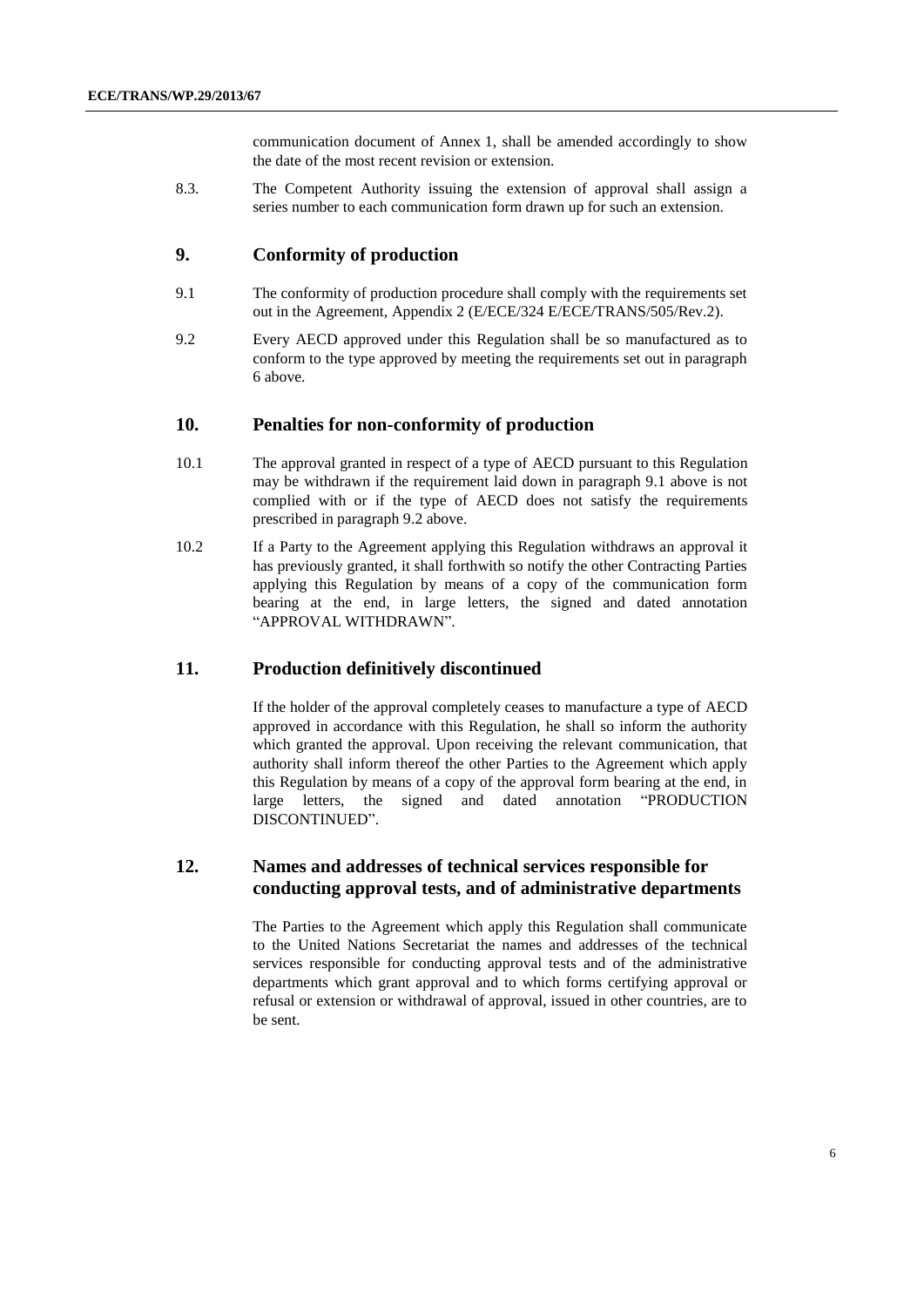# **Part II VEHICLES WITH REGARD TO THE INSTALLATION OF AN AECD OF AN APPROVED TYPE**

## **13. Definitions**

For the purposes of this Regulation:

- 13.1. "*Type of vehicle"* means vehicles that do not differ in such essential respects as:
- (a) Their manufacturer's trade name or mark;
- (b) the type of their AECD
- (c) vehicle features which significantly influence the performances of the AECD
- 13.2. etc.

## **13. Application for approval of a vehicle type equipped with an AECD which has been approved to Part I of this regulation**

- 14.1 The application for approval of a vehicle type with regard to the installation of AECD shall be submitted by the vehicle manufacturer or by his duly accredited representative.
- 14.2 A model of the information document is shown in annex 2.
- 14.3 A vehicle representative of the vehicle type to be approved shall be submitted to the technical service responsible for conducting the approval tests.
- 14.4 The competent authority shall verify the existence of satisfactory arrangements for ensuring effective checks on conformity of production before type approval is granted.

## **15. Approval**

- 15.1 If the vehicle type submitted for approval in accordance with paragraph 13 above meets the requirements of paragraph 15 of this Regulation, approval shall be granted.
- 15.2 An approval number shall be assigned to each type approved. Its first two digits (at present 00) shall indicate the series of amendments incorporating the most recent major technical amendments made to the Regulation at the time of issue of the approval. The same Contracting Party shall not assign the same number to another vehicle type.
- 15.3 Notice of approval or of refusal, or of extension or withdrawal of approval, or of production definitively discontinued of a vehicle type pursuant to this Regulation shall be communicated to the Parties to the Agreement which apply this Regulation by means of a form conforming to the model in annex 4 to this Regulation.
- 15.4 There shall be affixed, conspicuously and in a readily accessible place specified on the approval form, to every vehicle conforming to a vehicle type approved under this Regulation, an international approval mark conforming to the model described in annex 5, consisting of: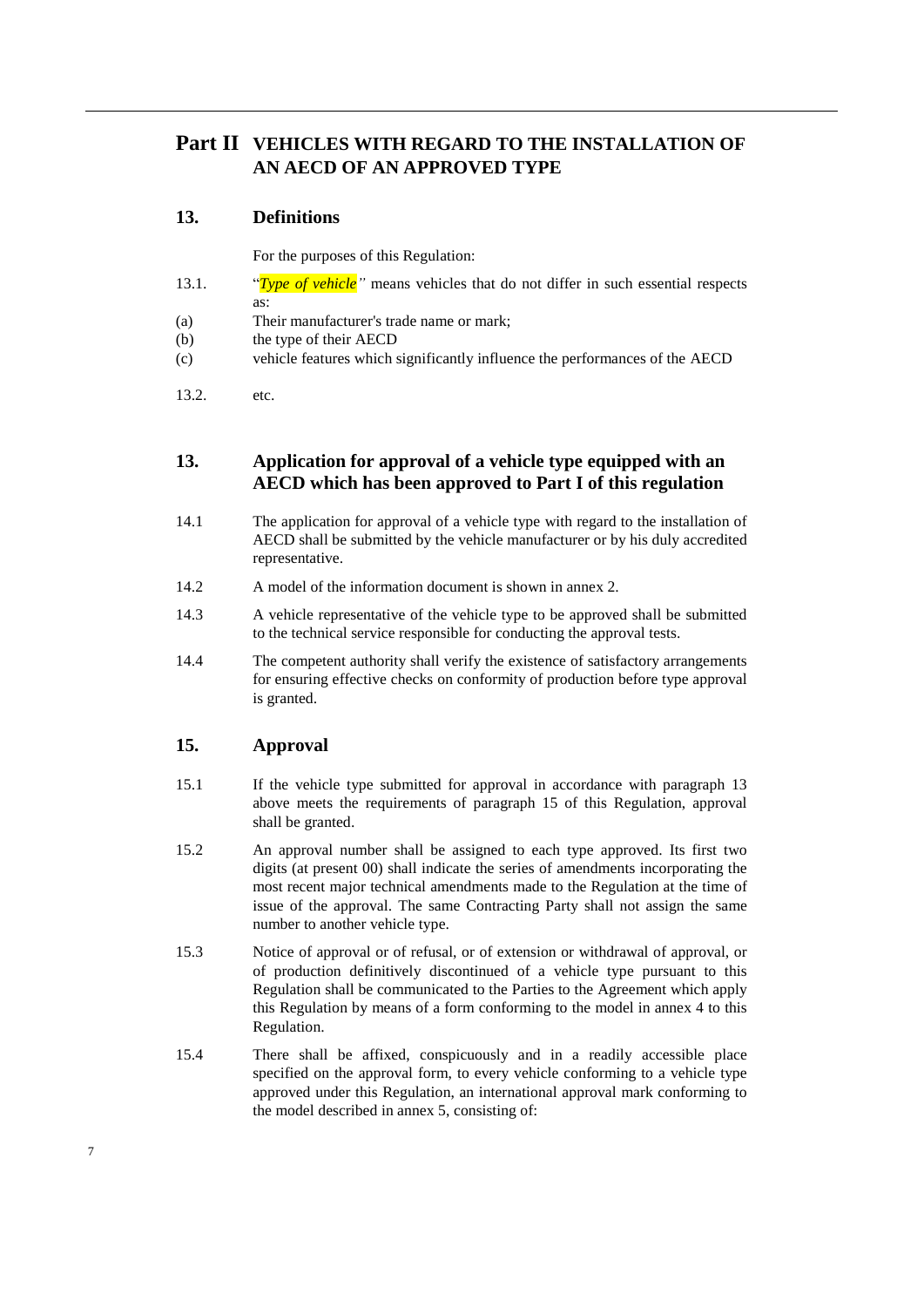- 15.4.1 A circle surrounding the letter "E" followed by the distinguishing number of the country which has granted approval; $3$
- 15.4.2 The number of this Regulation, followed by the letter "R", a dash and the approval number to the right of the circle prescribed in paragraph 15.4.1.
- 15.4.3. In the case of a vehicle equipped with an AECD type approved as Class I, the additional roman figure "I" shall be placed immediately to the right of the letter 'R' mentioned in paragraph 15.4.2.

In the case of a vehicle equipped with an AECD type approved as Class II, the additional roman figure "II" shall be placed immediately to the right of the letter 'R' mentioned in paragraph 15.4.2.

In the case of a vehicle equipped with an AECD type approved as Class III, the additional roman figure "III" shall be placed immediately to the right of the letter 'R' mentioned in paragraph 15.4.2.

- 15.5 If the vehicle conforms to a vehicle type approved under one or more other Regulations annexed to the Agreement in the country which has granted approval under this Regulation, the symbol prescribed in paragraph 15.4.1. need not be repeated; in such a case, the Regulation and approval numbers and the additional symbols shall be placed in vertical columns to the right of the symbol prescribed in paragraph 15.4.1 above.
- 15.6 The approval mark shall be clearly legible and be indelible.
- 15.7 The approval mark shall be placed close to or on the vehicle data plate.

## **16. Requirements**

- 16.1 General
- 16.1.1 The AECD installed in a vehicle shall be of a type approved under this Regulation.
- $16.1.2$  …
- 16.1.3. Communication with mobile telephone networks
- 16.1.3.1. The vehicle equipped with AECD approved to Class I shall be capable of communication on at least the mobile telephone communication networks GSM-900, GSM-1800, UMTS-900 and UMTS-2100. This shall be demonstrated by compliance with the requirements of 3GPP TS 51.010-1, ETSI TS 126 267, ETSI TS 126 268, ETSI TS 126 269, ETSI TS 124 008, 3GPP TS 34.121-1, 3GPP TS 34.122
- 16.1.3.2. The vehicle equipped with AECD approved to Class II shall be capable of communication on at least the mobile telephone communication GSM 900, GSM 1800, UMTS 2100 and UMTS 1700/2100. This shall be demonstrated by compliance with the requirements of XXXClassII

<sup>&</sup>lt;sup>3</sup> The distinguishing numbers of the Contracting Parties to the 1958 Agreement are reproduced in annex 3 to the Consolidated Resolution on the Construction of Vehicles (R.E.3), document ECE/TRANS/WP.29/78/Rev.2/Amend3 – [www.uneсe.оrg/trаns/mаin/wp29/wp29wgs/wp29gen/](http://www.unece.org/trans/main/wp29/wp29wgs/wp29gen/wp29resolutions.html) [wp29resоlutiоns.html.](http://www.unece.org/trans/main/wp29/wp29wgs/wp29gen/wp29resolutions.html)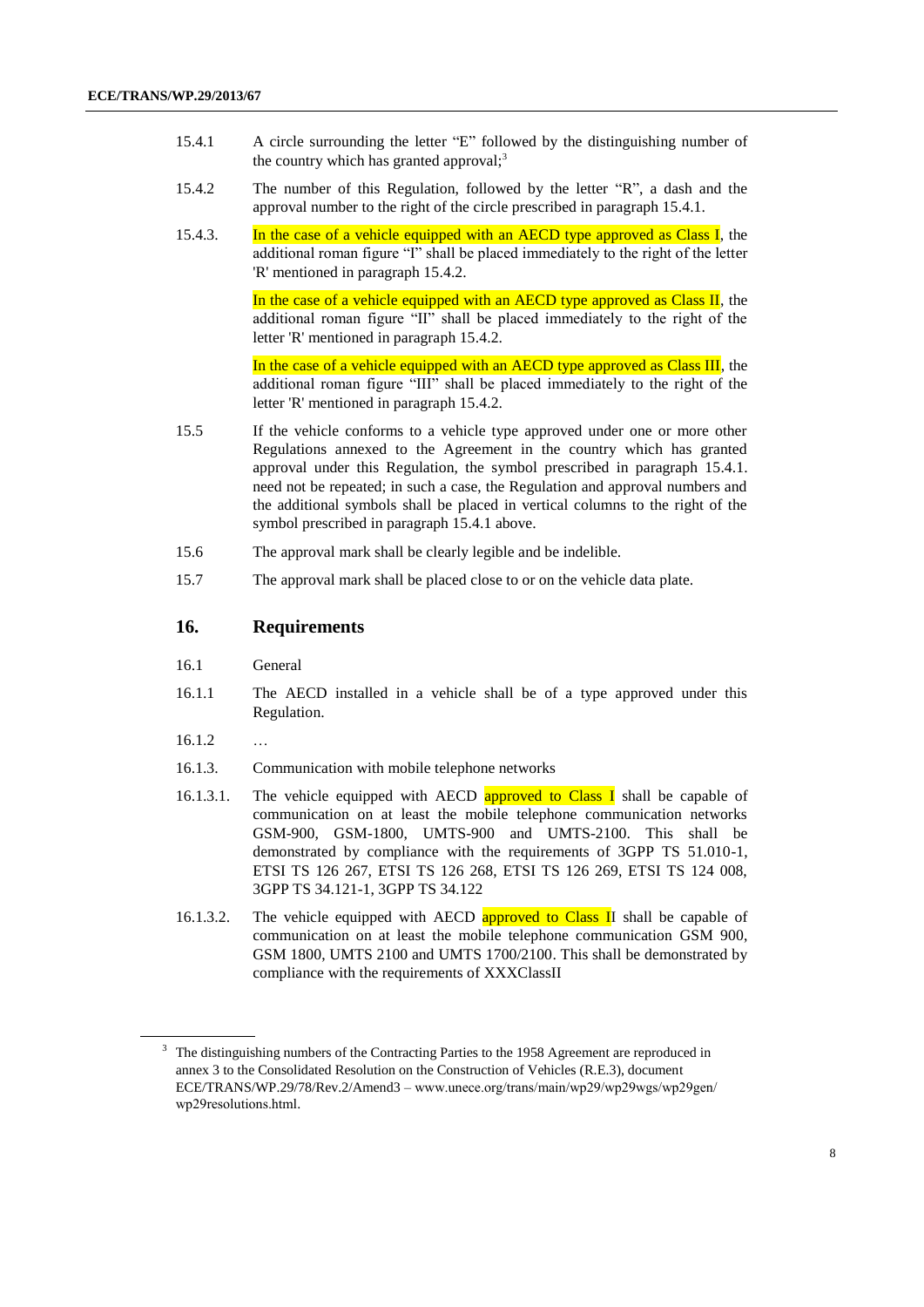- 16.1.3.3. The vehicle equipped with AECD approved to Class III shall be capable of communication on at least the mobile telephone communication GSM 850, GSM 1900, UMTS 850, UMTS 1700/2100 and UMTS 1900. This shall be demonstrated by compliance with the requirements of XXXClassIII
- 16.1.4. The vehicle shall be equipped with:
- 16.1.4.1. An AECD approved to this regulation.
- $16.1.4.2.$  …
- 16.1.5. Vehicles of categories M1 exceeding 2,5 tons, and N1 where the "R" point of the lowest seat is higher than 700 mm from ground level, shall be equipped with an emergency call control complying with the requirements of UN R121.

Etc.

- 16.2. Vehicles equipped with an AECD of Class I shall comply with the requirements of paragraphs 6.7.1., 6.8.1.
- 16.2. Vehicles equipped with an AECD of Class II shall comply with the requirements of paragraphs 6.7.2., 6.8.2.
- 16.3. When subject to a frontal or lateral collision, vehicles equipped with an AECD of Class I shall comply with the performance requirements of paragraph 17.XXXI
- 16.4. When subject to a frontal or lateral collision, vehicles equipped with an AECD of Class  $\overline{II}$  shall comply with the performance requirements of paragraph 17.XXXII

Etc.

## **17. Performance requirements**

- 17.1. etc.
- 17.XXXI Vehicles equipped with an AECD of Class I shall
- 17.XXXII Vehicles equipped with an AECD of Class II shall
- 17.XXXIII Vehicles equipped with an AECD of Class III shall

## **18. Modifications and extension of approval of a vehicle type equipped with an AECD which has been approved to Part I of this regulation**

- 18.1. Every modification to an existing vehicle type shall be notified to the Type Approval Authority which approved the vehicle type. The Type Approval Authority shall then either:
	- (a) decide, in consultation with the manufacturer, that a new typeapproval is to be granted; or
	- (b) apply the procedure contained in paragraph 18.1.1. (Revision) and, if applicable, the procedure contained in paragraph 18.1.2. (Extension).
- 18.1.1. Revision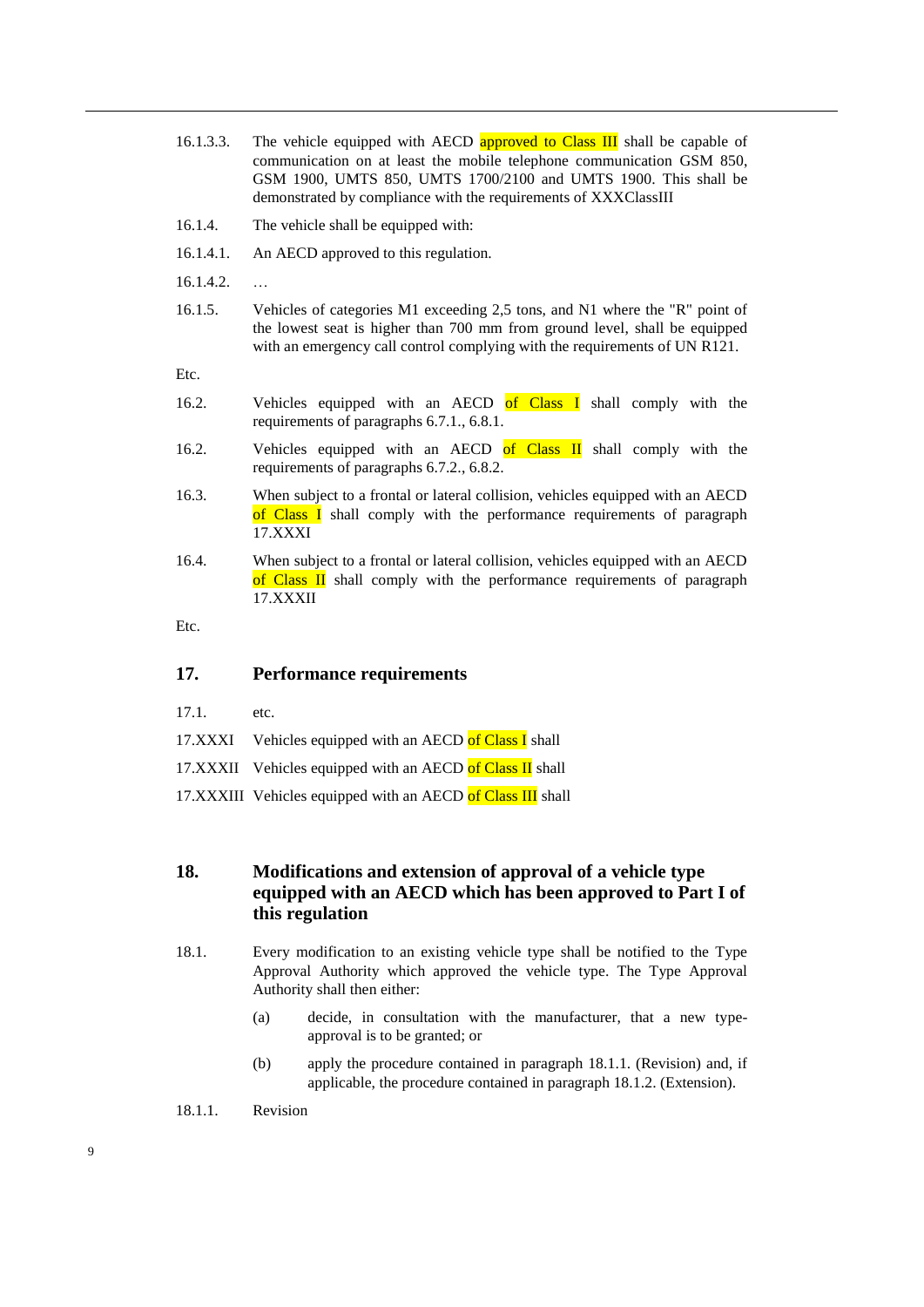When particulars recorded in the information documents of Annex 1 have changed and the Type Approval Authority considers that the modifications made are unlikely to have appreciable adverse effect, and that in any case the vehicle still meets the requirements, the modification shall be designated a "revision".

In such a case, the Type Approval Authority shall issue the revised pages of the information documents of Annex 1 as necessary, marking each revised page to show clearly the nature of the modification and the date of re-issue. A consolidated, updated version of the information documents of Annex 1, accompanied by a detailed description of the modification, shall be deemed to meet this requirement.

#### 18.1.2. Extension

The modification shall be designated an "extension" if, in addition to the change of the particulars recorded in the information folder,

- (a) further inspections or tests are required; or
- (b) any information on the communication document (with the exception of its attachments) has changed; or
- (c) approval to a later series of amendments is requested after its entry into force.
- 18.2. Notice of confirmation, extension, or refusal of approval shall be communicated by the procedure specified in paragraph 15.3. above, to the Contracting Parties to the Agreement which apply this Regulation. In addition, the index to the information documents and to the test reports, attached to the communication document of Annex 1, shall be amended accordingly to show the date of the most recent revision or extension.
- 18.3. The Competent Authority issuing the extension of approval shall assign a series number to each communication form drawn up for such an extension.

### **19. Conformity of production**

- 19.1 The conformity of production procedure shall comply with the requirements set out in the Agreement, Appendix 2 (E/ECE/324 E/ECE/TRANS/505/Rev.2).
- 19.2 Every vehicle approved under this Regulation shall be so manufactured as to conform to the type approved by meeting the requirements set out in paragraph 18 above.

### **20. Penalties for non-conformity of production**

- 20.1 The approval granted in respect of a vehicle type pursuant to this Regulation may be withdrawn if the requirement laid down in paragraph 19.1 above is not complied with or if the vehicle fails to pass the checks prescribed in paragraph 19.2 above.
- 20.2 If a Party to the Agreement which applies this Regulation withdraws an approval it has previously granted, it shall forthwith so notify the other Contracting Parties applying this Regulation by means of a copy of the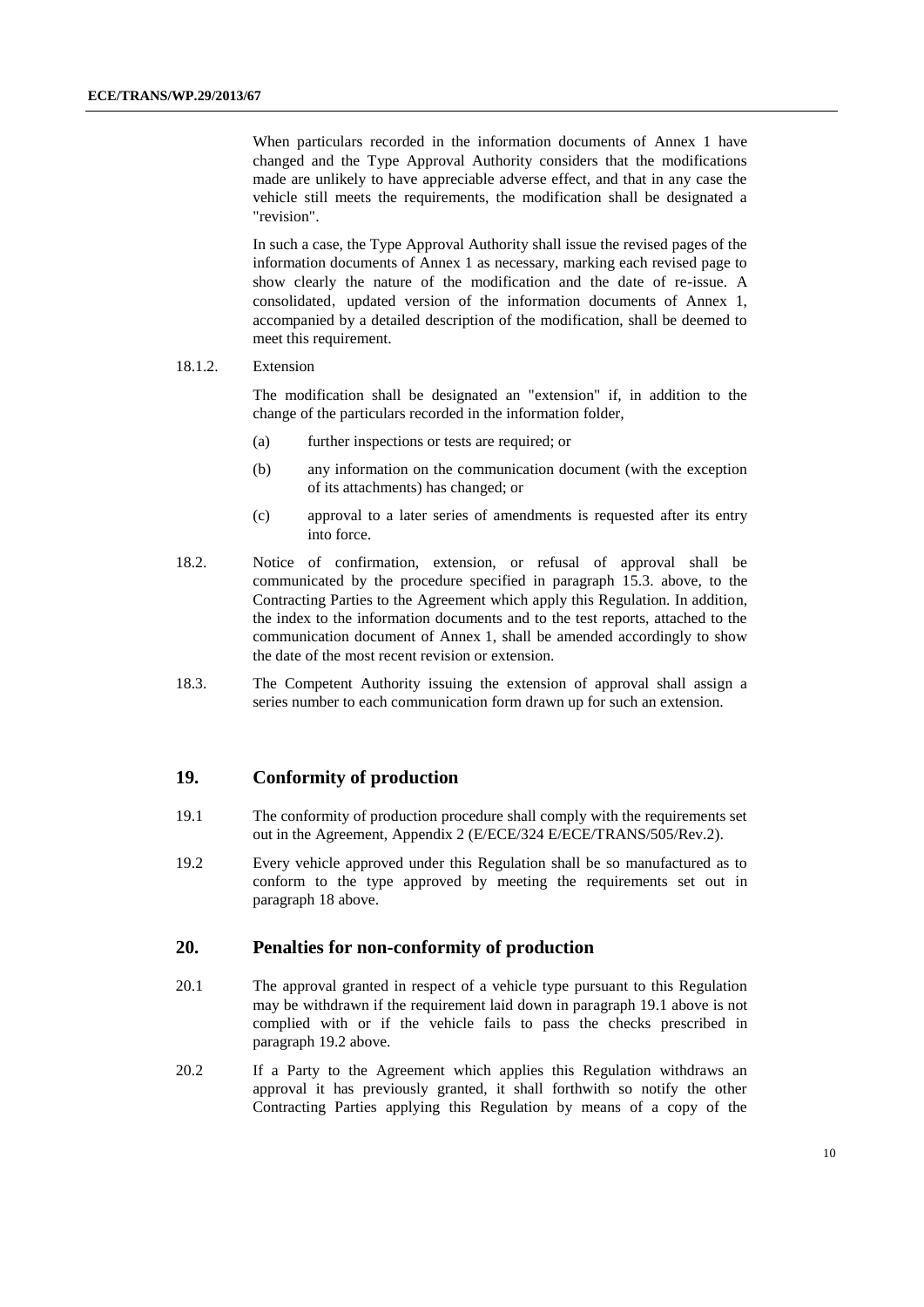approval form bearing at the end, in large letters, the signed and dated annotation "APPROVAL WITHDRAWN".

## **21. Production definitively discontinued**

If the holder of the approval completely ceases to manufacture a vehicle type approved in accordance with this Regulation, he or she shall so inform the authority which granted the approval. Upon receiving the relevant communication, that authority shall inform thereof the other Parties to the Agreement which apply this Regulation by means of a copy of the approval form bearing at the end, in large letters, the signed and dated annotation "PRODUCTION DISCONTINUED".

## **22. Names and addresses of technical services responsible for conducting approval tests, and of administrative departments**

The Parties to the Agreement which apply this Regulation shall communicate to the United Nations Secretariat the names and addresses of the technical services responsible for conducting approval tests and of the administrative departments which grant approval and to which forms certifying approval or refusal, or extension or withdrawal of approval, issued in other countries, are to be sent.

## **Part III VEHICLES WITH REGARD TO THEIR AECS**

## **23. Definitions**

- 23.1. xxx
- 23.2. yyy
- 23.3. For the purpose of this regulation,
- 23.3.1. "*Type of vehicle of Class I"* means vehicles that do not differ in such essential respects as:
- (a) Their manufacturer's trade name or mark;
- (b) vehicle features which significantly influence the performances of the AECS
- (c) their capabilities in communication on the mobile telephone communication networks GSM-900, GSM-1800, UMTS-900 and UMTS-2100
- 23.3.2. "*Type of vehicle of Class II*" means vehicles that do not differ in such essential respects as:
- (a) Their manufacturer's trade name or mark;
- (b) vehicle features which significantly influence the performances of the AECS
- (c) their capabilities in communication on the mobile telephone communication networks GSM 900, GSM 1800, UMTS 2100 and UMTS 1700/2100
- 23.3.3. "*Type of vehicle of Class III"* means vehicles that do not differ in such essential respects as:
- (a) Their manufacturer's trade name or mark;
- (b) vehicle features which significantly influence the performances of the AECS;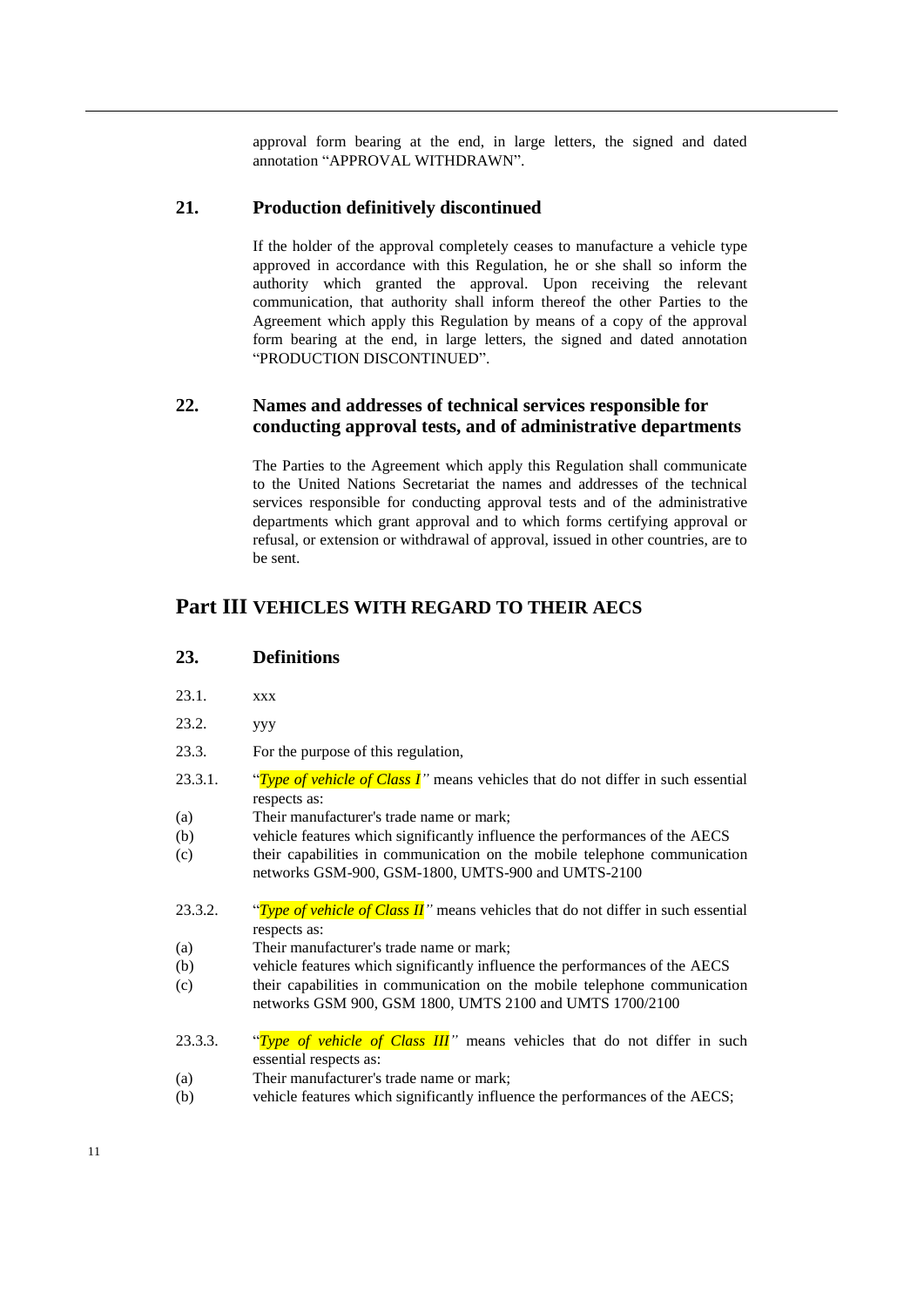- (c) their capabilities in communication on the mobile telephone communication networks GSM 850, GSM 1900, UMTS 850, UMTS 1700/2100, UMTS 1900
- 23.4. etc.

## **22. Application for approval of a vehicle type equipped with an AECS**

- 22.1 The application for approval of a vehicle type with regard to its AECS shall be submitted by the vehicle manufacturer or by his or her duly accredited representative.
- 22.2 A model of the information document is shown in annex XXX.
- 22.3 A vehicle representative of the vehicle type to be approved shall be submitted to the technical service responsible for conducting the approval tests.
- 22.4 The competent authority shall verify the existence of satisfactory arrangements for ensuring effective checks on conformity of production before type approval is granted.

## **23. Approval**

- 23.1 If the vehicle type submitted for approval in accordance with paragraph 22 above meets the requirements of paragraph 24 of this Regulation, approval shall be granted.
- 23.2 An approval number shall be assigned to each type approved. Its first two digits (at present 00) shall indicate the series of amendments incorporating the most recent major technical amendments made to the Regulation at the time of issue of the approval. The same Contracting Party shall not assign the same number to another vehicle type.
- 23.3 Notice of approval or of refusal, or of extension or withdrawal of approval, or of production definitively discontinued of a vehicle type pursuant to this Regulation shall be communicated to the Parties to the Agreement which apply this Regulation by means of a form conforming to the model in annex 4 to this Regulation.
- 23.4 There shall be affixed, conspicuously and in a readily accessible place specified on the approval form, to every vehicle conforming to a vehicle type approved under this Regulation, an international approval mark conforming to the model described in annex 5, consisting of:
- 23.4.1 A circle surrounding the letter "E" followed by the distinguishing number of the country which has granted approval; $<sup>4</sup>$ </sup>
- 23.4.2. The number of this Regulation, followed by the letter "R", a dash and the approval number to the right of the circle prescribed in paragraph 23.4.1.

<sup>&</sup>lt;sup>4</sup> The distinguishing numbers of the Contracting Parties to the 1958 Agreement are reproduced in annex 3 to the Consolidated Resolution on the Construction of Vehicles (R.E.3), document ECE/TRANS/WP.29/78/Rev.2/Amend3 – [www.uneсe.оrg/trаns/mаin/wp29/wp29wgs/wp29gen/](http://www.unece.org/trans/main/wp29/wp29wgs/wp29gen/wp29resolutions.html) [wp29resоlutiоns.html.](http://www.unece.org/trans/main/wp29/wp29wgs/wp29gen/wp29resolutions.html)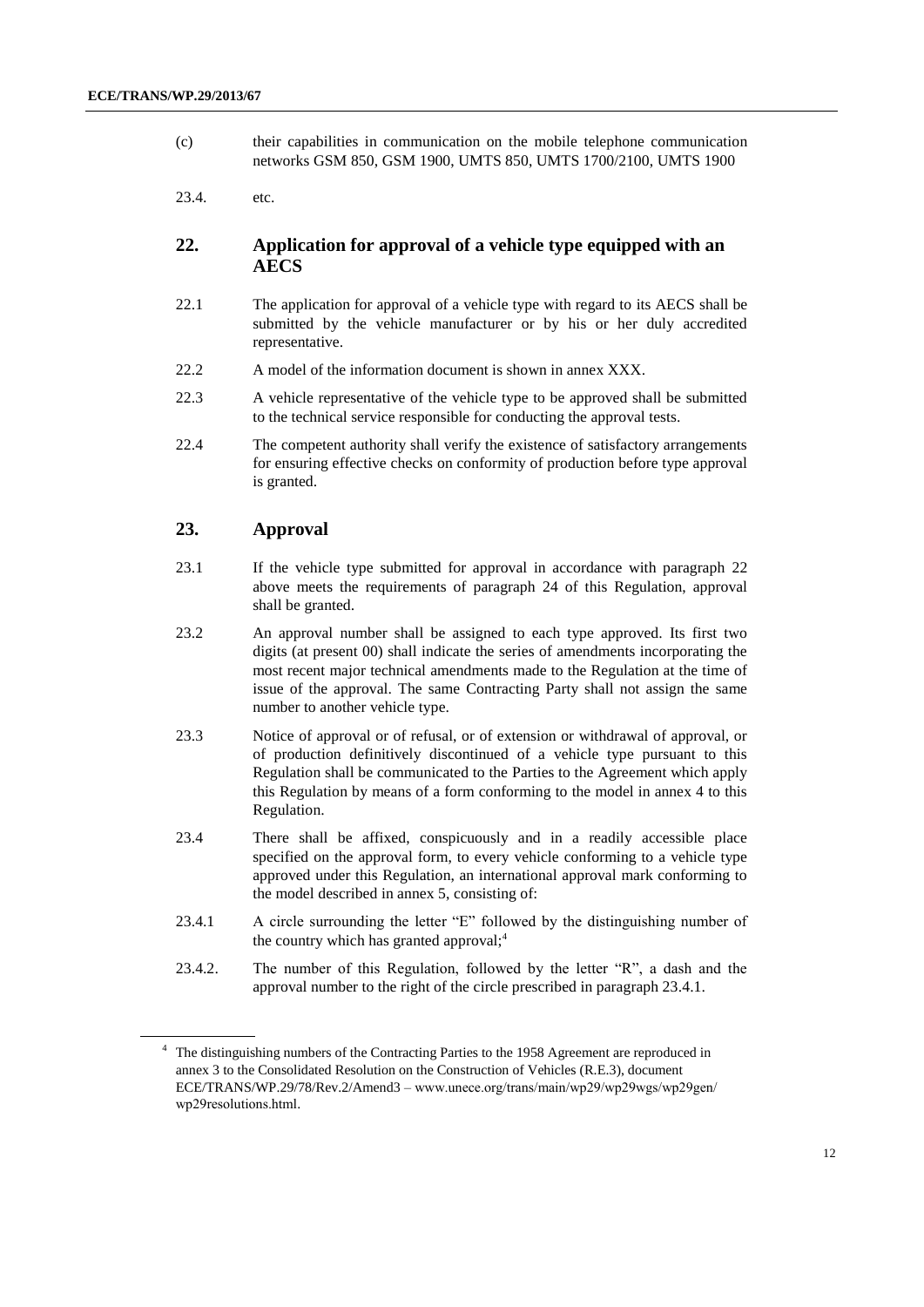23.4.3. In the case of vehicles type approved as  $Class I$ , the additional roman figure "I" shall be placed immediately to the right of the letter 'R' mentioned in paragraph 23.4.2.

> In the case of vehicles type approved as  $Class II$ , the additional roman figure "II" shall be placed immediately to the right of the letter 'R' mentioned in paragraph 23.4.2.

> In the case of vehicles type approved as  $Class III$ , the additional roman figure "III" shall be placed immediately to the right of the letter 'R' mentioned in paragraph 23.4.2.

- 23.5 If the vehicle conforms to a vehicle type approved under one or more other Regulations annexed to the Agreement in the country which has granted approval under this Regulation, the symbol prescribed in paragraph 23.4.1. need not be repeated; in such a case, the Regulation and approval numbers and the additional symbols shall be placed in vertical columns to the right of the symbol prescribed in paragraph 23.4.1 above.
- 23.6 The approval mark shall be clearly legible and be indelible.
- 23.7 The approval mark shall be placed close to or on the vehicle data plate.

### **24. Requirements**

- 24.1 General
- 24.2 Functional requirements

## **25. Modifications and extension of approval of a vehicle type equipped with an AECS**

- 25.1 Every modification to an existing vehicle type shall be notified to the Type Approval Authority which approved the vehicle type. The Type Approval Authority shall then either:
	- (a) decide, in consultation with the manufacturer, that a new typeapproval is to be granted; or
	- (b) apply the procedure contained in paragraph 25.1.1. (Revision) and, if applicable, the procedure contained in paragraph 25.1.2. (Extension).
- 25.1.1. Revision

When particulars recorded in the information documents of Annex 1 have changed and the Type Approval Authority considers that the modifications made are unlikely to have appreciable adverse effect, and that in any case the vehicle still meets the requirements, the modification shall be designated a "revision".

In such a case, the Type Approval Authority shall issue the revised pages of the information documents of Annex 1 as necessary, marking each revised page to show clearly the nature of the modification and the date of re-issue. A consolidated, updated version of the information documents of Annex 1,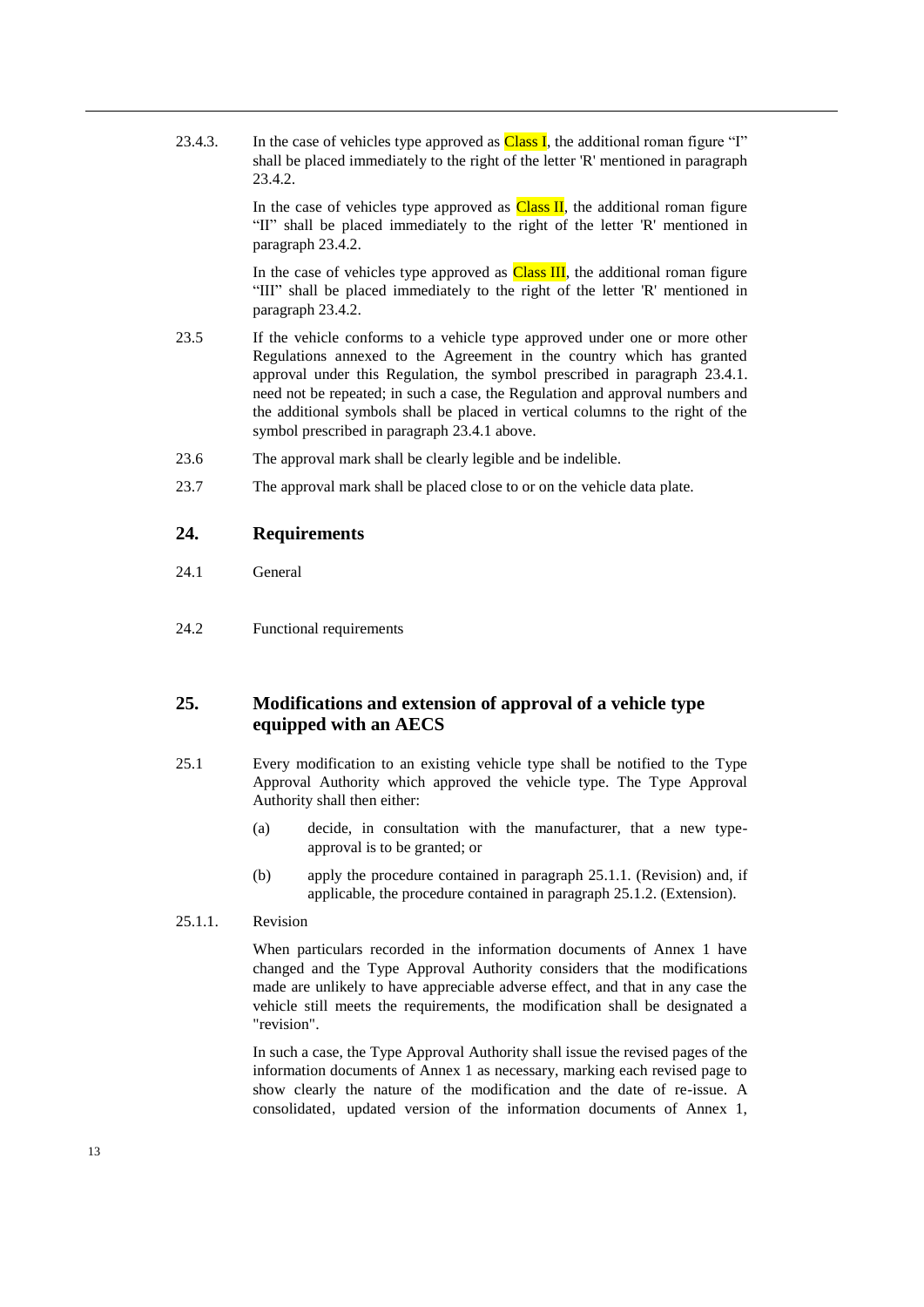accompanied by a detailed description of the modification, shall be deemed to meet this requirement

25.1.2. Extension

The modification shall be designated an "extension" if, in addition to the change of the particulars recorded in the information folder,

- (a) further inspections or tests are required; or
- (b) any information on the communication document (with the exception of its attachments) has changed; or
- (c) approval to a later series of amendments is requested after its entry into force.
- 25.2 Notice of confirmation, extension, or refusal of approval shall be communicated by the procedure specified in paragraph 23.3. above, to the Contracting Parties to the Agreement which apply this Regulation. In addition, the index to the information documents and to the test reports, attached to the communication document of Annex 1, shall be amended accordingly to show the date of the most recent revision or extension.
- 25.3 The Competent Authority issuing the extension of approval shall assign a series number to each communication form drawn up for such an extension.

## **26. Conformity of production**

- 26.1 The conformity of production procedure shall comply with the requirements set out in the Agreement, Appendix 2 (E/ECE/324 E/ECE/TRANS/505/Rev.2).
- 26.2 Every vehicle approved under this Regulation shall be so manufactured as to conform to the type approved by meeting the requirements set out in paragraph 24 above.

#### **27. Penalties for non-conformity of production**

- 27.1 The approval granted in respect of a vehicle type pursuant to this Regulation may be withdrawn if the requirement laid down in paragraph 26.1 above is not complied with or if the vehicle fails to pass the checks prescribed in paragraph 26.2 above.
- 27.2 If a Party to the Agreement which applies this Regulation withdraws an approval it has previously granted, it shall forthwith so notify the other Contracting Parties applying this Regulation by means of a copy of the approval form bearing at the end, in large letters, the signed and dated annotation "APPROVAL WITHDRAWN".

#### **28. Production definitively discontinued**

If the holder of the approval completely ceases to manufacture a vehicle type approved in accordance with this Regulation, he or she shall so inform the authority which granted the approval. Upon receiving the relevant communication, that authority shall inform thereof the other Parties to the Agreement which apply this Regulation by means of a copy of the approval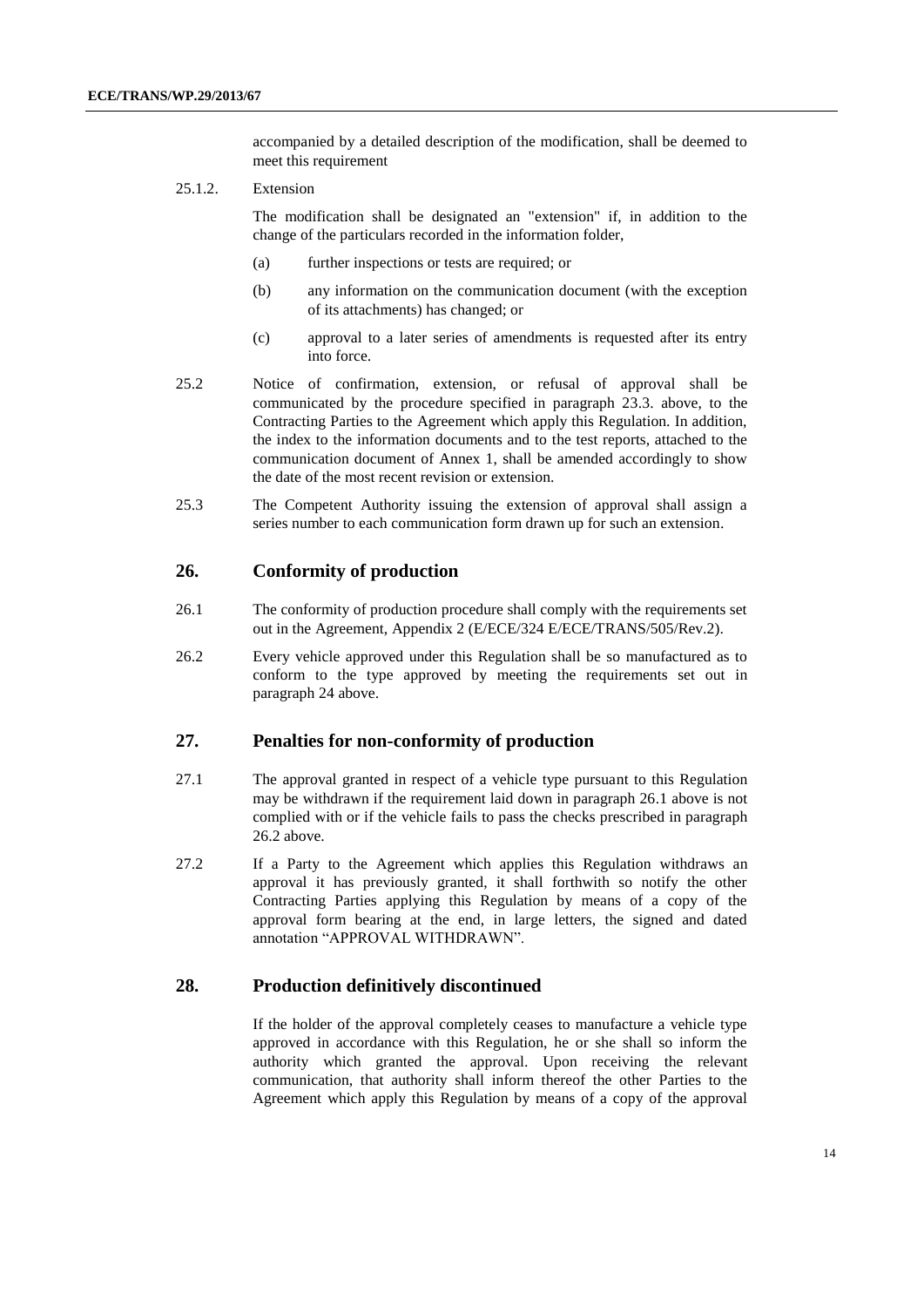form bearing at the end, in large letters, the signed and dated annotation "PRODUCTION DISCONTINUED".

## **29. Names and addresses of technical services responsible for conducting approval tests, and of administrative departments**

The Parties to the Agreement which apply this Regulation shall communicate to the United Nations Secretariat the names and addresses of the technical services responsible for conducting approval tests and of the administrative departments which grant approval and to which forms certifying approval or refusal, or extension or withdrawal of approval, issued in other countries, are to be sent.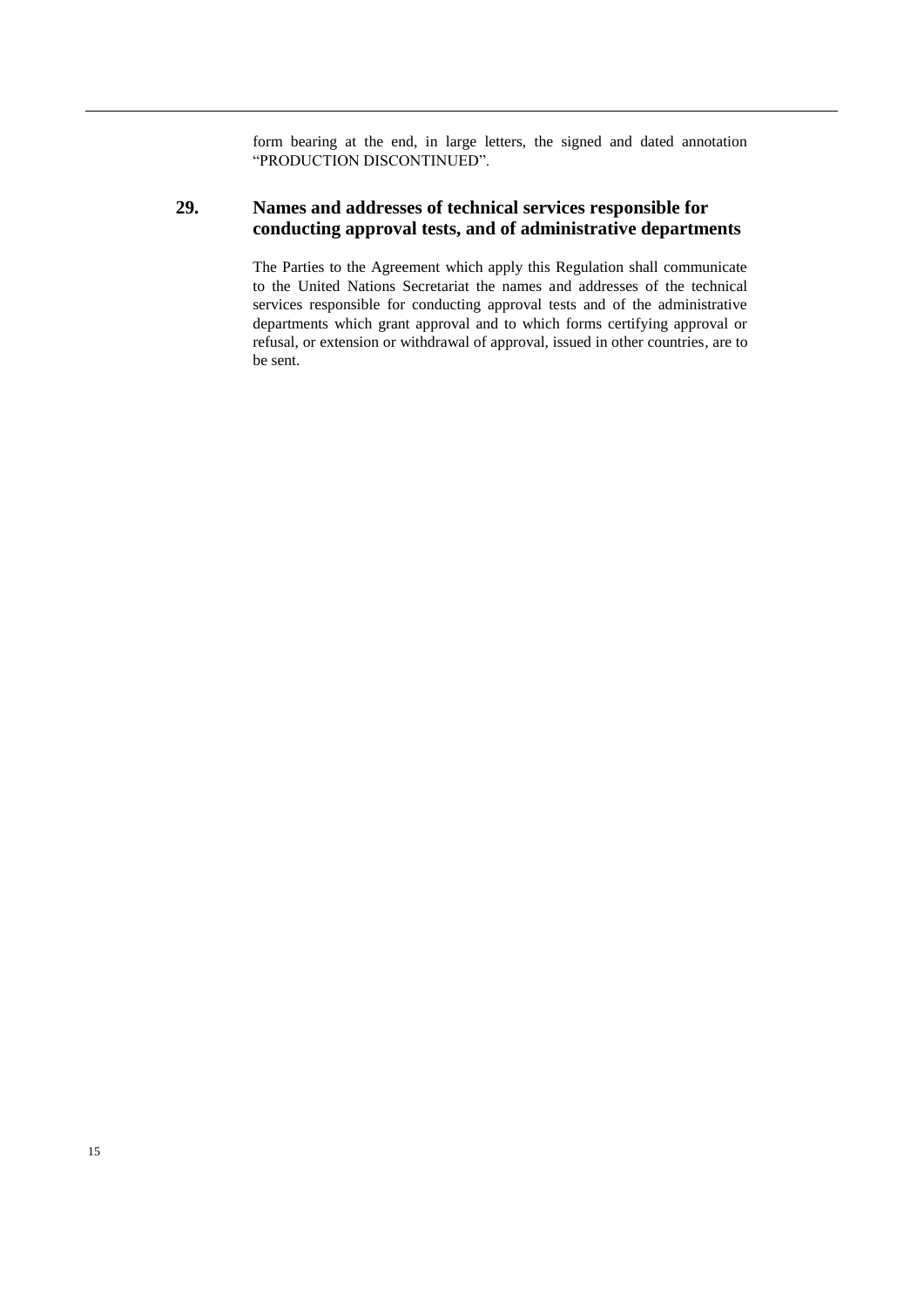# **Information document relating to the type approval of an e-call device**

The following information, if applicable, shall be supplied in triplicate and shall include a list of contents.

Any drawings shall be supplied in appropriate scale and in sufficient detail on size A4 paper or on a folder of A4 format.

Photographs, if any, shall show sufficient detail.

| 1. |                                                                                                                                                                          |
|----|--------------------------------------------------------------------------------------------------------------------------------------------------------------------------|
| 2. |                                                                                                                                                                          |
| 3. |                                                                                                                                                                          |
| 4. |                                                                                                                                                                          |
| 5. |                                                                                                                                                                          |
| 6. |                                                                                                                                                                          |
| 7. |                                                                                                                                                                          |
| 8. |                                                                                                                                                                          |
| 9. | Sufficiently detailed drawings to identify the complete device, including installation<br>instructions; the position for the type-approval mark must be indicated on the |
| 10 |                                                                                                                                                                          |

(1) strike out what does not apply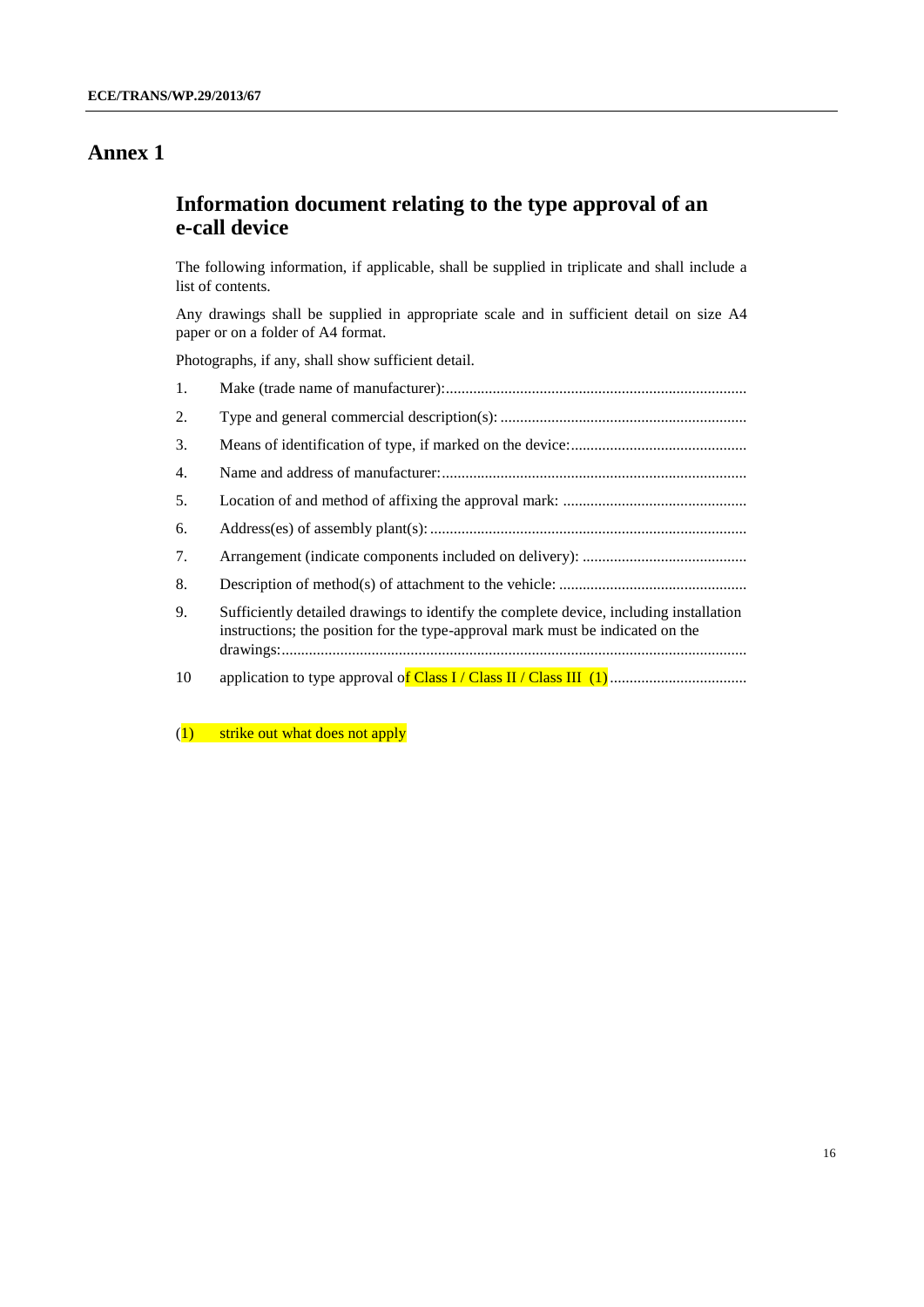## **Information document relating to the type approval of a vehicle with regard to the installation of e-call devices**

The following information, if applicable, shall be supplied in triplicate and shall include a list of contents.

Any drawings shall be supplied in appropriate scale and in sufficient detail on size A4 paper or on a folder of A4 format.

Photographs, if any, shall show sufficient detail.

### General

| 1.   |                                                                                  |
|------|----------------------------------------------------------------------------------|
| 2.   |                                                                                  |
| 3.   |                                                                                  |
| 4.   |                                                                                  |
| 5.   |                                                                                  |
| 6.   |                                                                                  |
| 7.   |                                                                                  |
| 8.   |                                                                                  |
| 9.   |                                                                                  |
| 10.  | E-call device/system                                                             |
| 10.1 |                                                                                  |
| 10.2 |                                                                                  |
|      |                                                                                  |
| 10.3 |                                                                                  |
| 10.4 | Description of means of automatic transmission of information about the accident |
| 10.5 |                                                                                  |
| 10.6 |                                                                                  |

(1) strike out what does not apply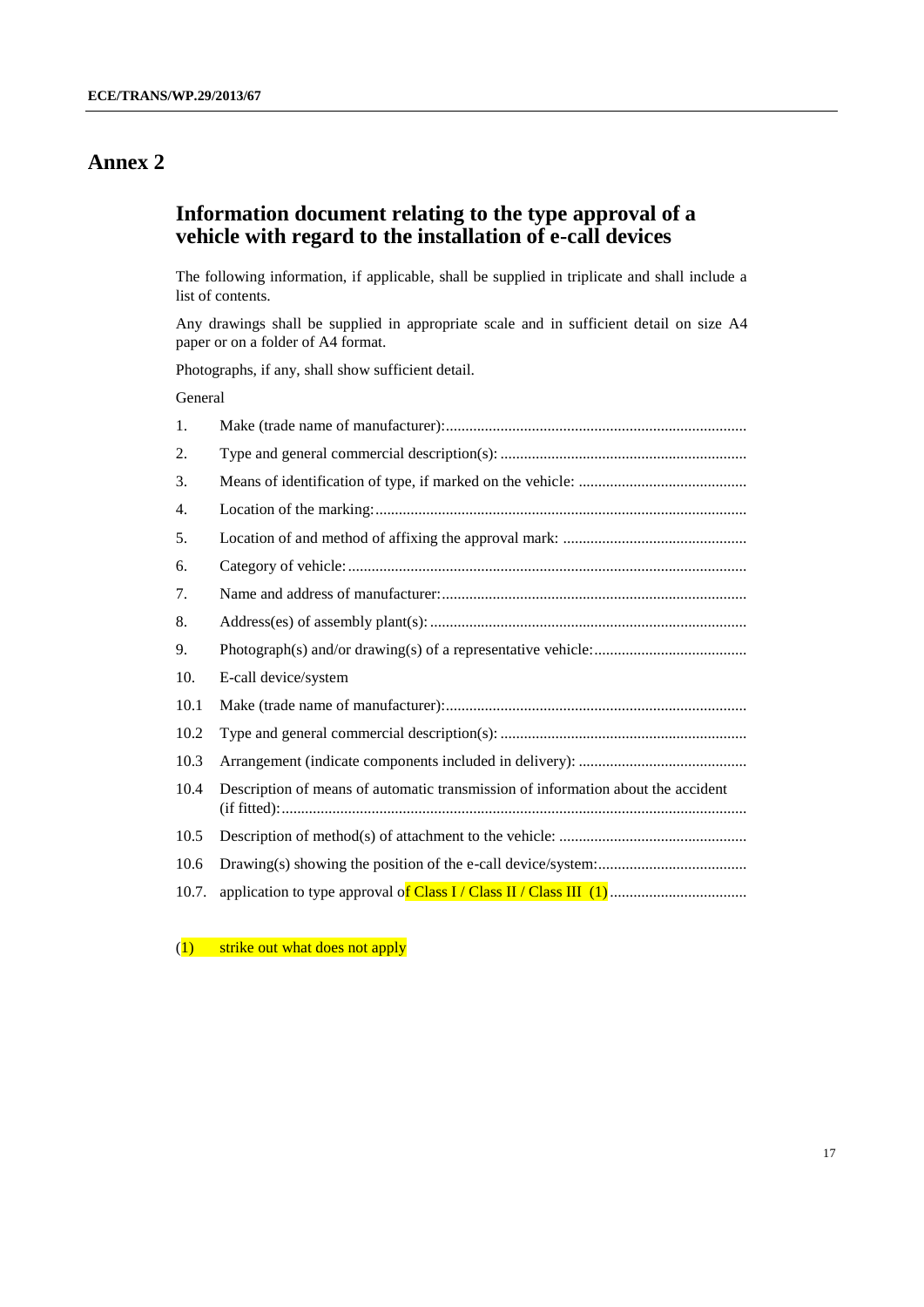# **Information document relating to the type approval of a vehicle with regard to AECS**

The following information, if applicable, shall be supplied in triplicate and shall include a list of contents.

Any drawings shall be supplied in appropriate scale and in sufficient detail on size A4 paper or on a folder of A4 format.

Photographs, if any, shall show sufficient detail.

#### General

| 1.    |                                                                                  |
|-------|----------------------------------------------------------------------------------|
| 2.    |                                                                                  |
| 3.    |                                                                                  |
| 4.    |                                                                                  |
| 5.    |                                                                                  |
| 6.    |                                                                                  |
| 7.    |                                                                                  |
| 8.    |                                                                                  |
| 9.    |                                                                                  |
| 10.   | E-call device/system                                                             |
| 10.1  |                                                                                  |
| 10.2  |                                                                                  |
| 10.3  |                                                                                  |
| 10.4  | Description of means of automatic transmission of information about the accident |
| 10.5. |                                                                                  |

(1) strike out what does not apply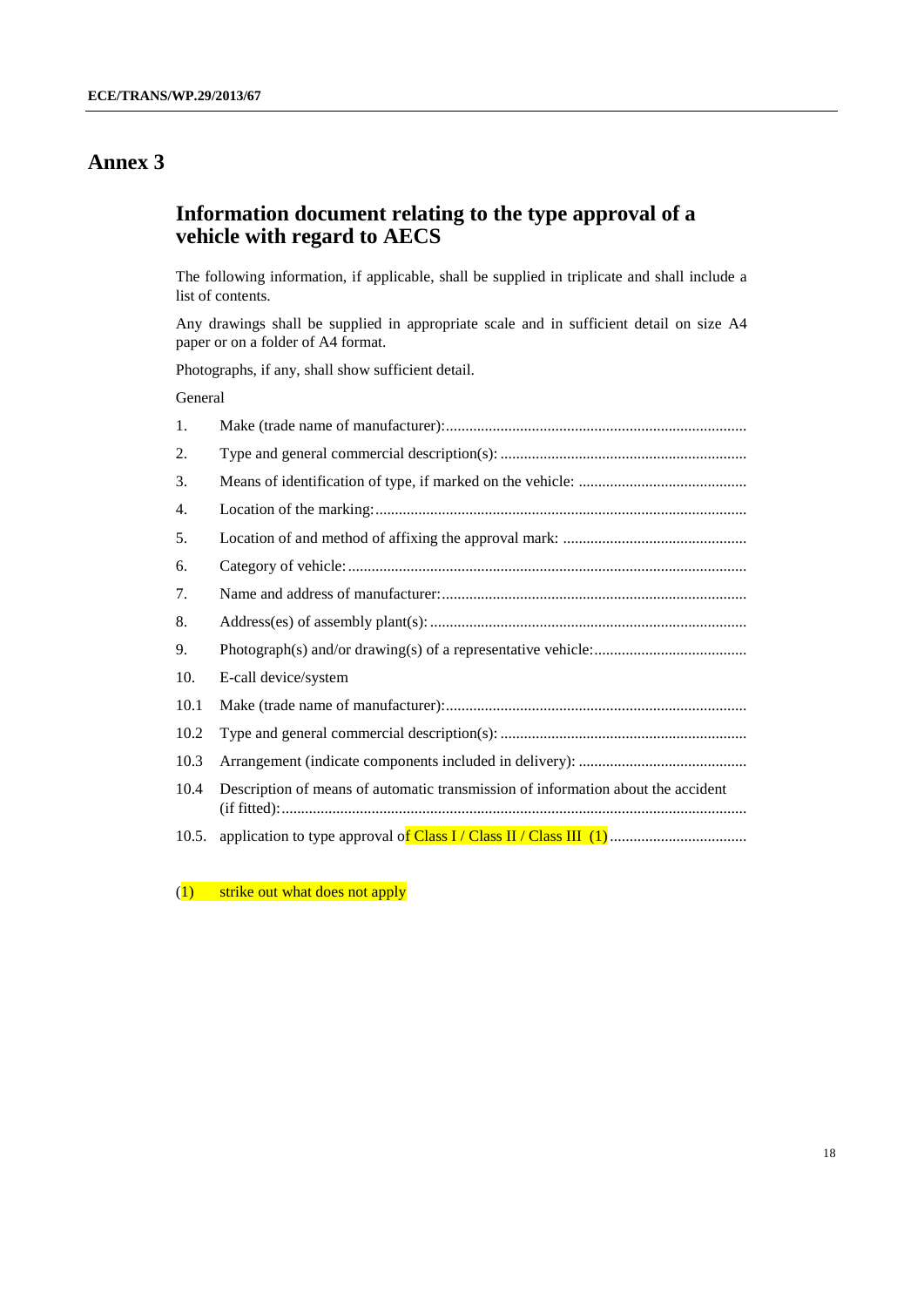# **Communication**

(Maximum format: A4 (210 x 297 mm))

|     | Issued by:<br>Name of administration:                                                                                                      |
|-----|--------------------------------------------------------------------------------------------------------------------------------------------|
|     |                                                                                                                                            |
|     |                                                                                                                                            |
|     |                                                                                                                                            |
|     |                                                                                                                                            |
|     | concerning: $2$<br>Approval granted<br>Approval extended<br>Approval refused<br>Approval withdrawn<br>Production definitively discontinued |
|     | of a type of e-call device pursuant to Regulation No. XXX                                                                                  |
|     | Extension No.<br>Approval No.                                                                                                              |
| 1.  |                                                                                                                                            |
| 2.  |                                                                                                                                            |
| 3.  |                                                                                                                                            |
| 4.  | If applicable, name and address of manufacturer's representative:                                                                          |
| 5.  |                                                                                                                                            |
| 6.  |                                                                                                                                            |
| 7.  |                                                                                                                                            |
| 8.  |                                                                                                                                            |
| 9.  |                                                                                                                                            |
| 10. |                                                                                                                                            |
| 11. |                                                                                                                                            |
| 12. | Approval granted/<br>refused/<br>extended/<br>withdrawn: $2$                                                                               |
| 13. |                                                                                                                                            |

 $1$  Distinguishing number of the country which has granted/extended/refused/withdrawn approval (see approval provisions in the Regulations).

 $2$  Delete as appropriate.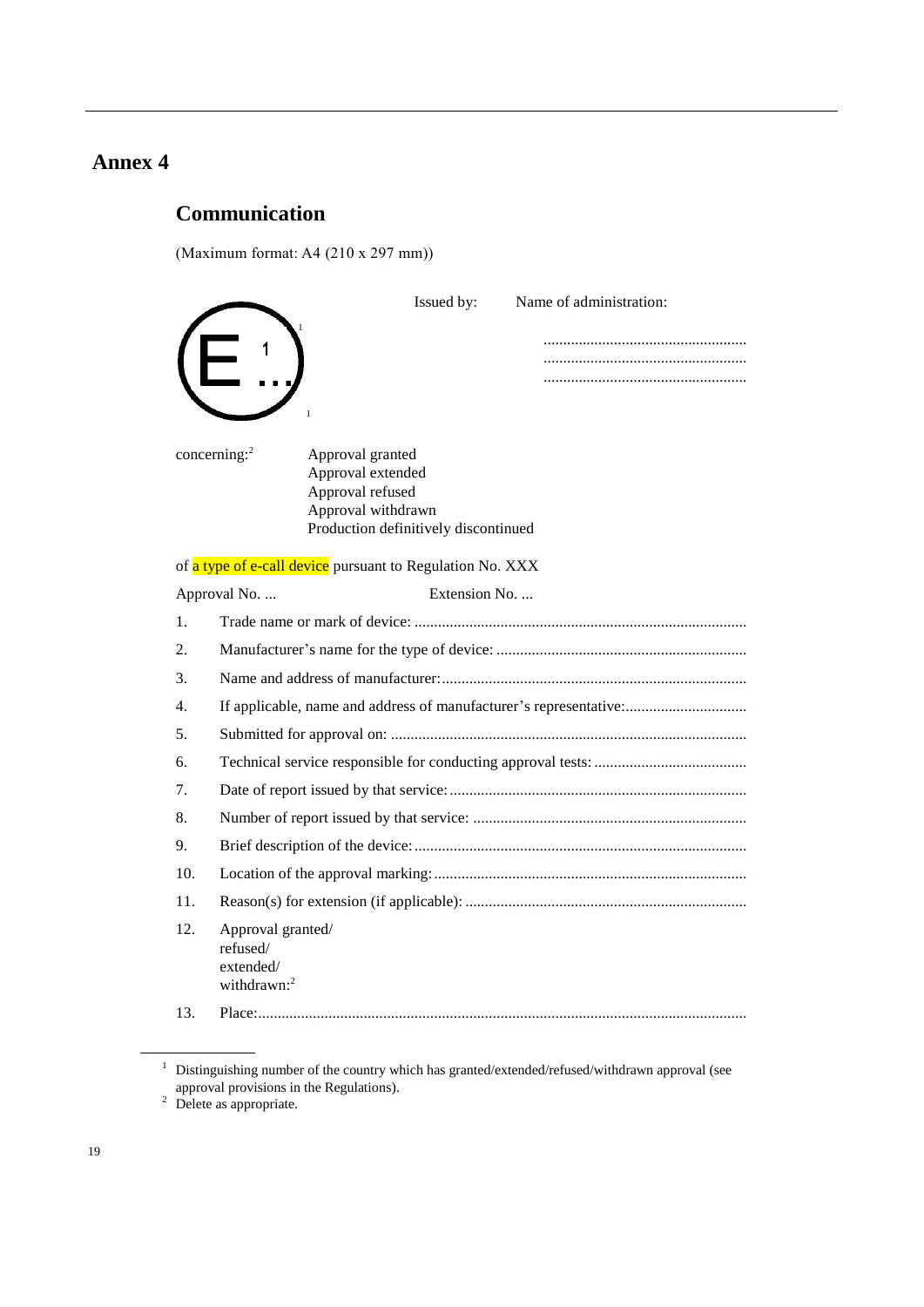| 14. |  |
|-----|--|
|     |  |

- 15. Signature:......................................................................................................................
- 16. The list of documents deposited with the administrative service which has granted approval, is annexed to this communication and may be obtained on request.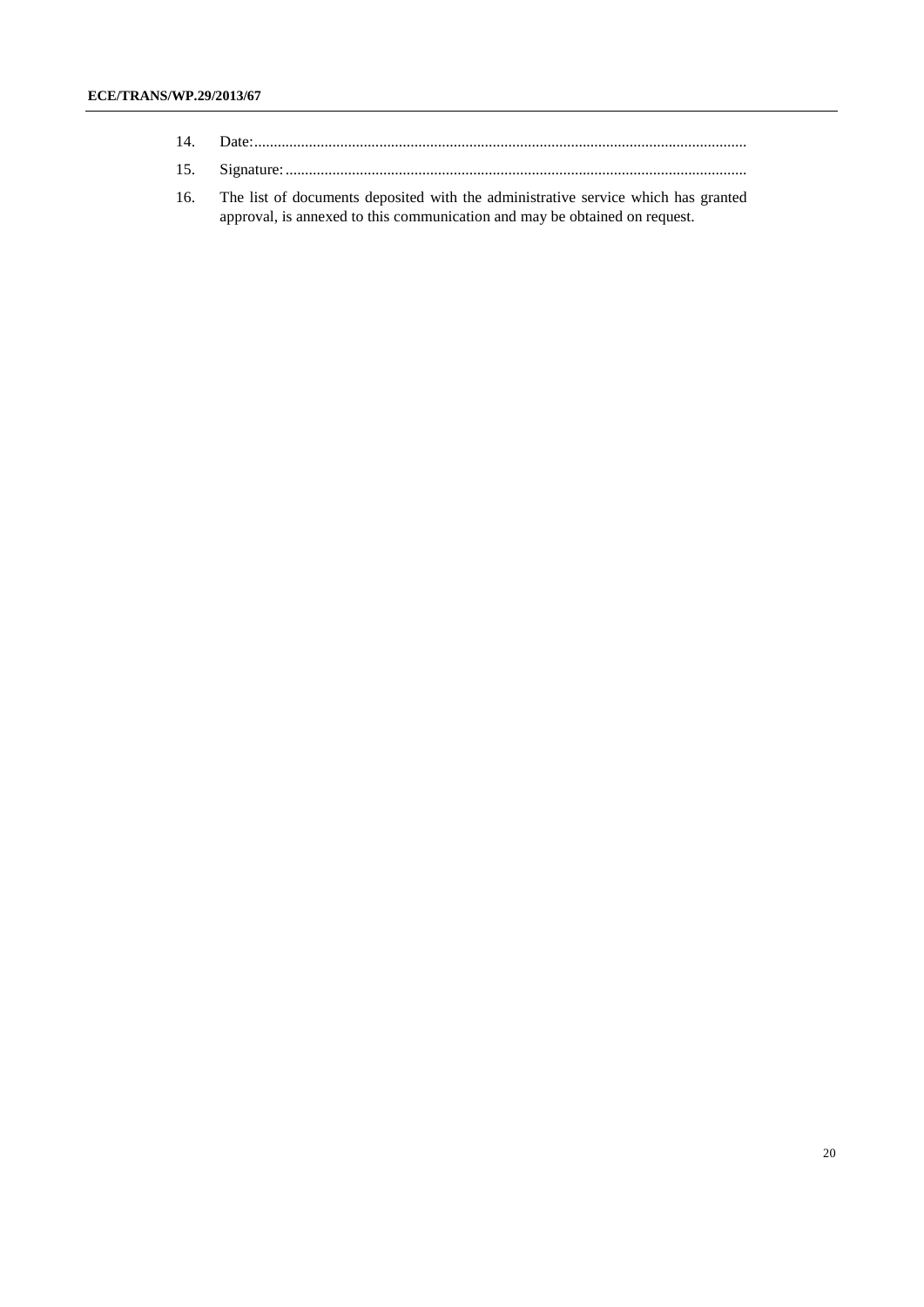# **Communication**

(Maximum format: A4 (210 x 297 mm))

|                                                                                                                                                  | Issued by:    | Name of administration:                                                                       |
|--------------------------------------------------------------------------------------------------------------------------------------------------|---------------|-----------------------------------------------------------------------------------------------|
|                                                                                                                                                  |               |                                                                                               |
| concerning: <sup>2</sup> Approval granted<br>Approval extended<br>Approval refused<br>Approval withdrawn<br>Production definitively discontinued |               |                                                                                               |
| No. XXX                                                                                                                                          |               | of a type of vehicle with regard to the installation of e-call devices pursuant to Regulation |
| Approval No.                                                                                                                                     | Extension No. |                                                                                               |
| 1.                                                                                                                                               |               |                                                                                               |
| 2.                                                                                                                                               |               |                                                                                               |
| 3.                                                                                                                                               |               |                                                                                               |
| 4.                                                                                                                                               |               |                                                                                               |
| 5.                                                                                                                                               |               |                                                                                               |
| Category of vehicle: $(M_1; M_2; M_3; N_1; N_2; N_3)^2$<br>6.                                                                                    |               |                                                                                               |
| 6.1                                                                                                                                              |               |                                                                                               |
| 7.                                                                                                                                               |               |                                                                                               |
| 8.                                                                                                                                               |               |                                                                                               |
| E-call device/system <sup>2</sup><br>9.                                                                                                          |               |                                                                                               |
| 9.1                                                                                                                                              |               |                                                                                               |
| 9.2                                                                                                                                              |               |                                                                                               |
| 9.3                                                                                                                                              |               |                                                                                               |
| Automatic transmission of information about accidents: $Yes/No2$<br>9.4                                                                          |               |                                                                                               |

 $1$  Distinguishing number of the country which has granted/extended/refused/withdrawn approval (see approval provisions in the Regulations).

 $2$  Delete as appropriate.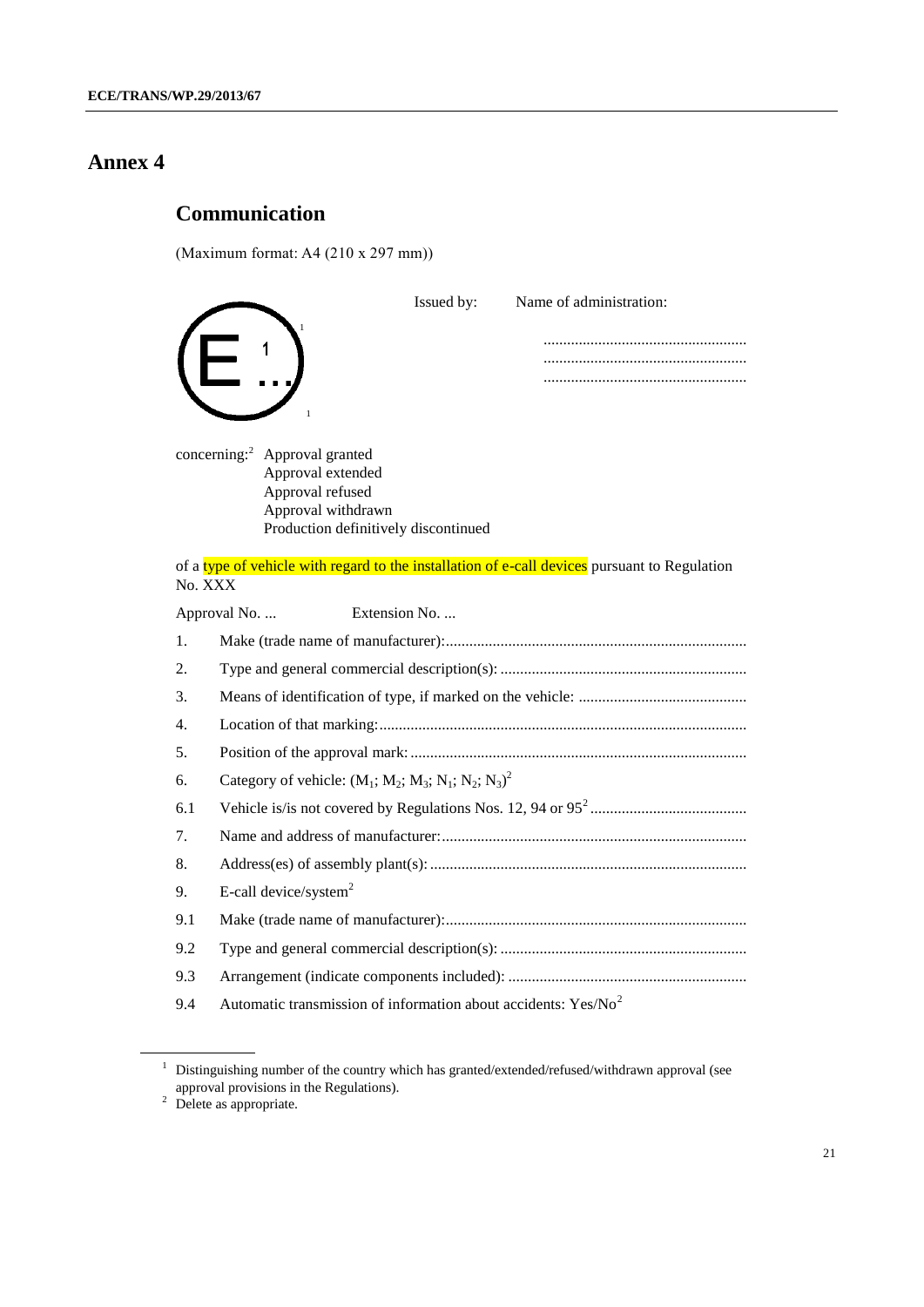| 16. The list of documents deposited with the administrative service which granted |
|-----------------------------------------------------------------------------------|

approval is annexed to this communication and may be obtained on request.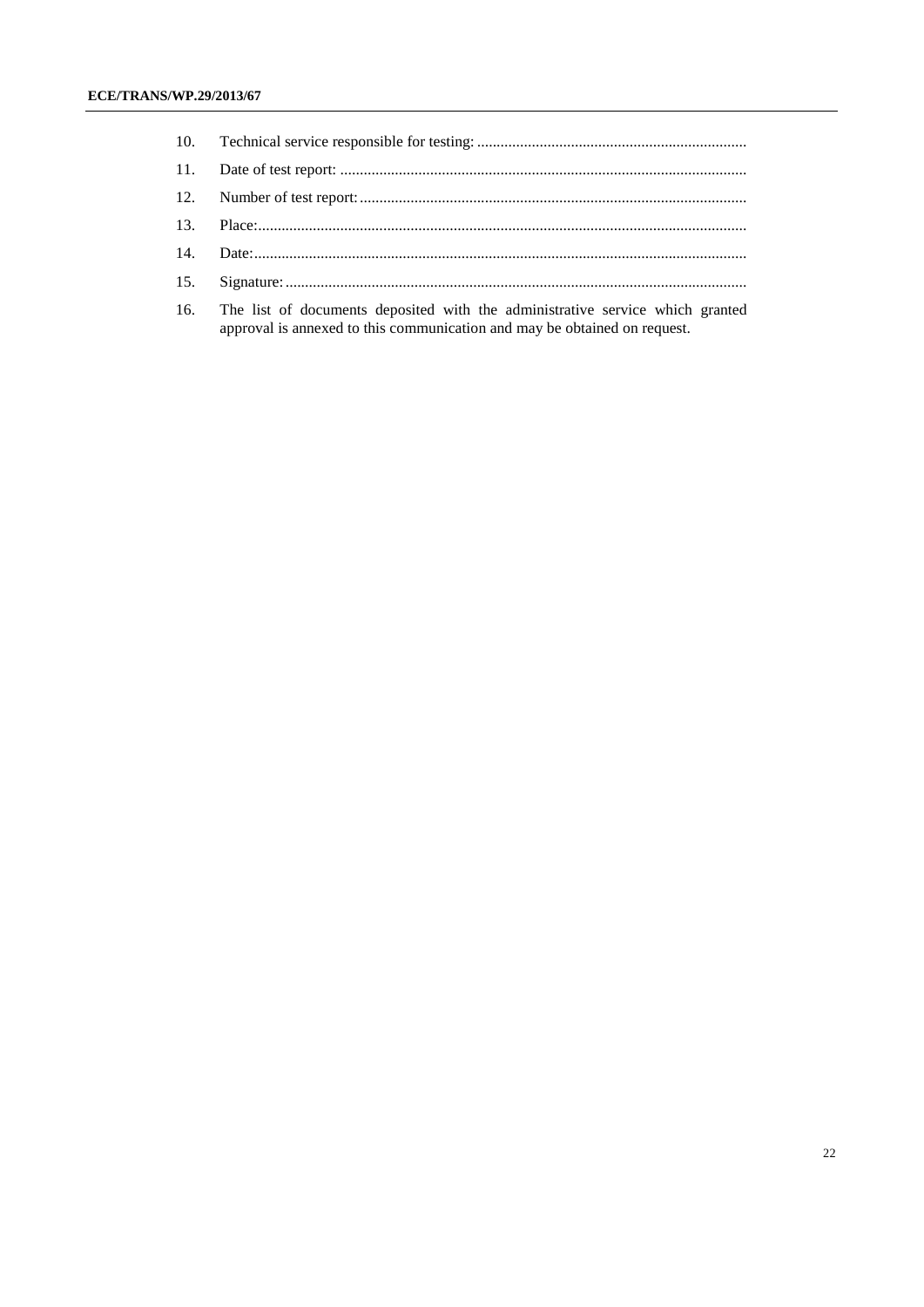# **Annex XXX**

# **Communication**

(Maximum format: A4 (210 x 297 mm))

|                                                                                                                                                  | Issued by: | Name of administration: |
|--------------------------------------------------------------------------------------------------------------------------------------------------|------------|-------------------------|
| $\overline{\mathbf{3}}$                                                                                                                          |            |                         |
| concerning: <sup>4</sup> Approval granted<br>Approval extended<br>Approval refused<br>Approval withdrawn<br>Production definitively discontinued |            |                         |
| of a type of vehicle with regard to AECS                                                                                                         |            |                         |
| Approval No.<br>Extension No.                                                                                                                    |            |                         |
| $\mathbf{1}$ .                                                                                                                                   |            |                         |
| 2.                                                                                                                                               |            |                         |
| $\mathcal{F}_{\mathcal{F}}$                                                                                                                      |            |                         |
| 4.                                                                                                                                               |            |                         |
| 5.                                                                                                                                               |            |                         |
| Category of vehicle: $(M_1; M_2; M_3; N_1; N_2; N_3)^2$<br>6.                                                                                    |            |                         |
| 7.                                                                                                                                               |            |                         |
| 8.                                                                                                                                               |            |                         |
| E-call device/system <sup>2</sup><br>9.                                                                                                          |            |                         |
| 9.1                                                                                                                                              |            |                         |
| 9.2                                                                                                                                              |            |                         |
| 9.3                                                                                                                                              |            |                         |
| Automatic transmission of information about accidents: $Yes/No2$<br>9.4                                                                          |            |                         |
| 10.                                                                                                                                              |            |                         |
| 11.                                                                                                                                              |            |                         |
| 12.                                                                                                                                              |            |                         |

 $3$  Distinguishing number of the country which has granted/extended/refused/withdrawn approval (see approval provisions in the Regulations).

 $4$  Delete as appropriate.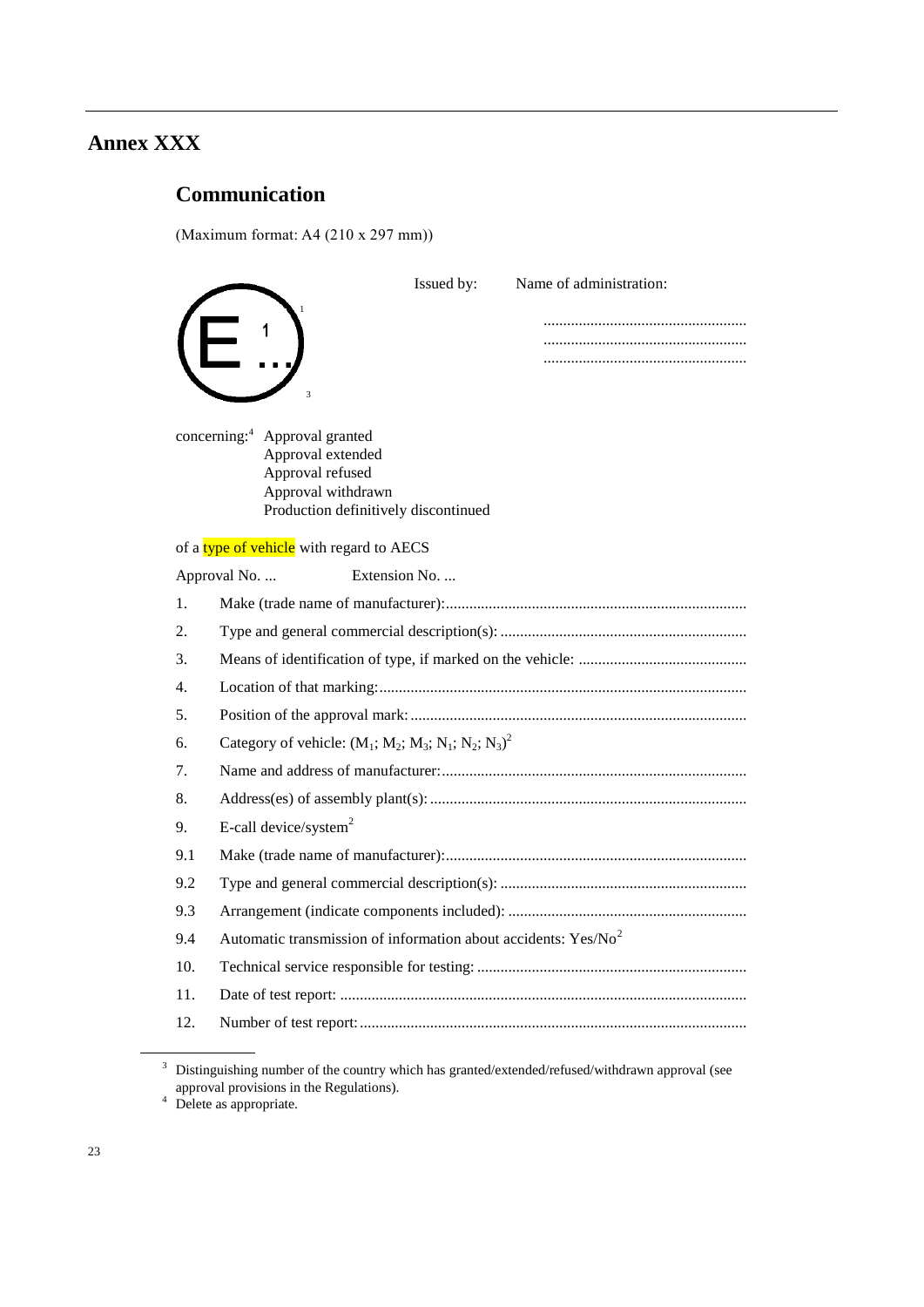| 13. |  |
|-----|--|
|     |  |

- 15. Signature:......................................................................................................................
- 16. The list of documents deposited with the administrative service which granted approval is annexed to this communication and may be obtained on request.